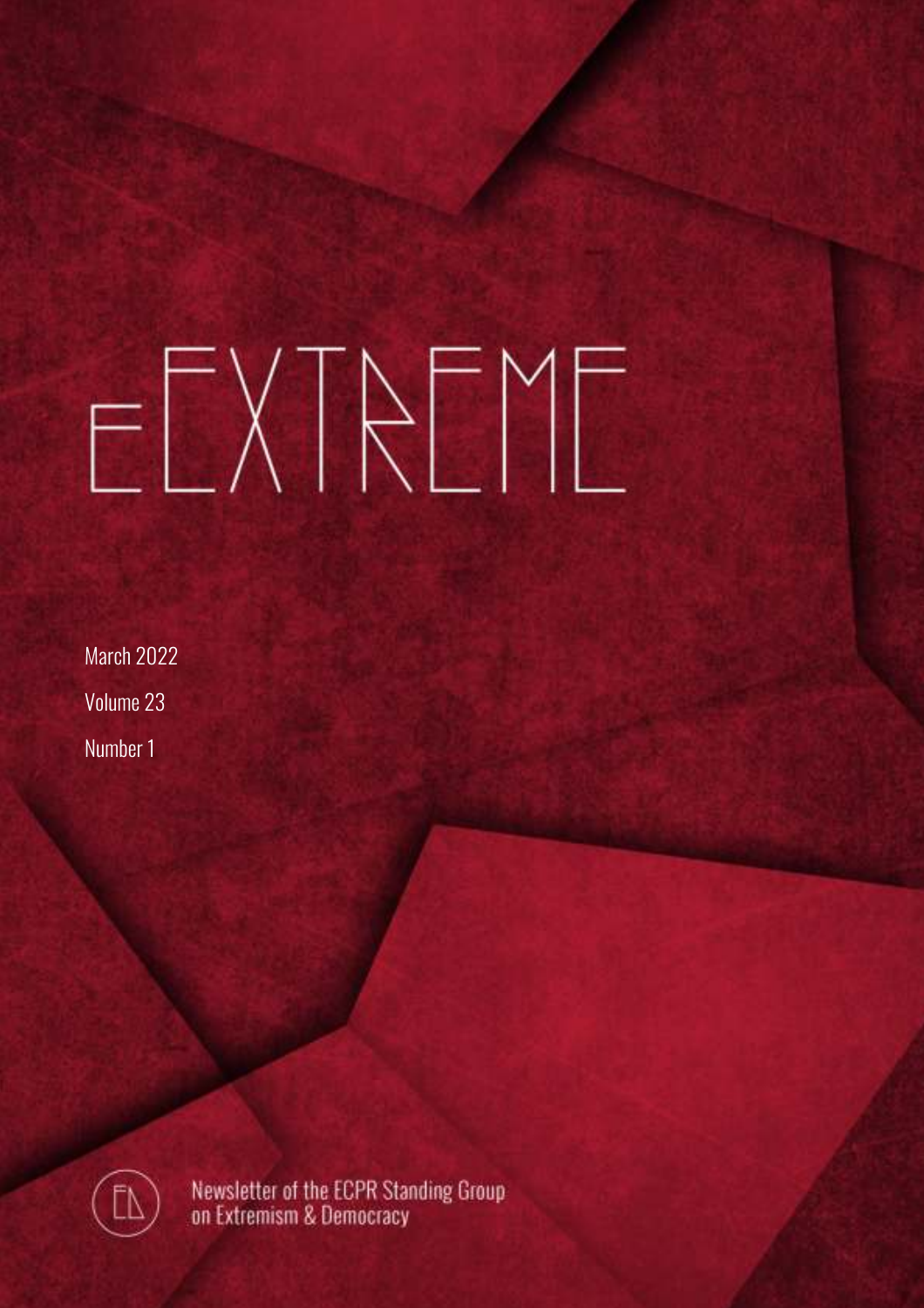#### **Newsletter of the ECPR Standing Group on Extremism & Democracy**

#### e-Extreme Managing Editors

Fred Paxton, *University of Milan* Patricia Rodi, *Queen Mary University of London*

#### Book Review Liaison

Uygar Baspehlivan, *University of Bristol*

#### E&D Steering Committee

Léonie de Jonge, *University of Groningen* Daphne Halikiopulou, *University of Reading* Annika Werner, *Australian National University*

The *e-Extreme* is the newsletter of the ECPR Standing Group on *Extremism & Democracy*. For any enquiries about the newsletter and book reviews, please contact the managing editors (extremismanddemocracy@gmail.com).

Copyright © 2022 by the ECPR Standing Group on *Extremism & Democracy*.

All rights reserved. No part of this publication may be reproduced, in any form or by any means, electronic, photocopying, or otherwise, without permission in writing from the ECPR Standing Group on *Extremism & Democracy*.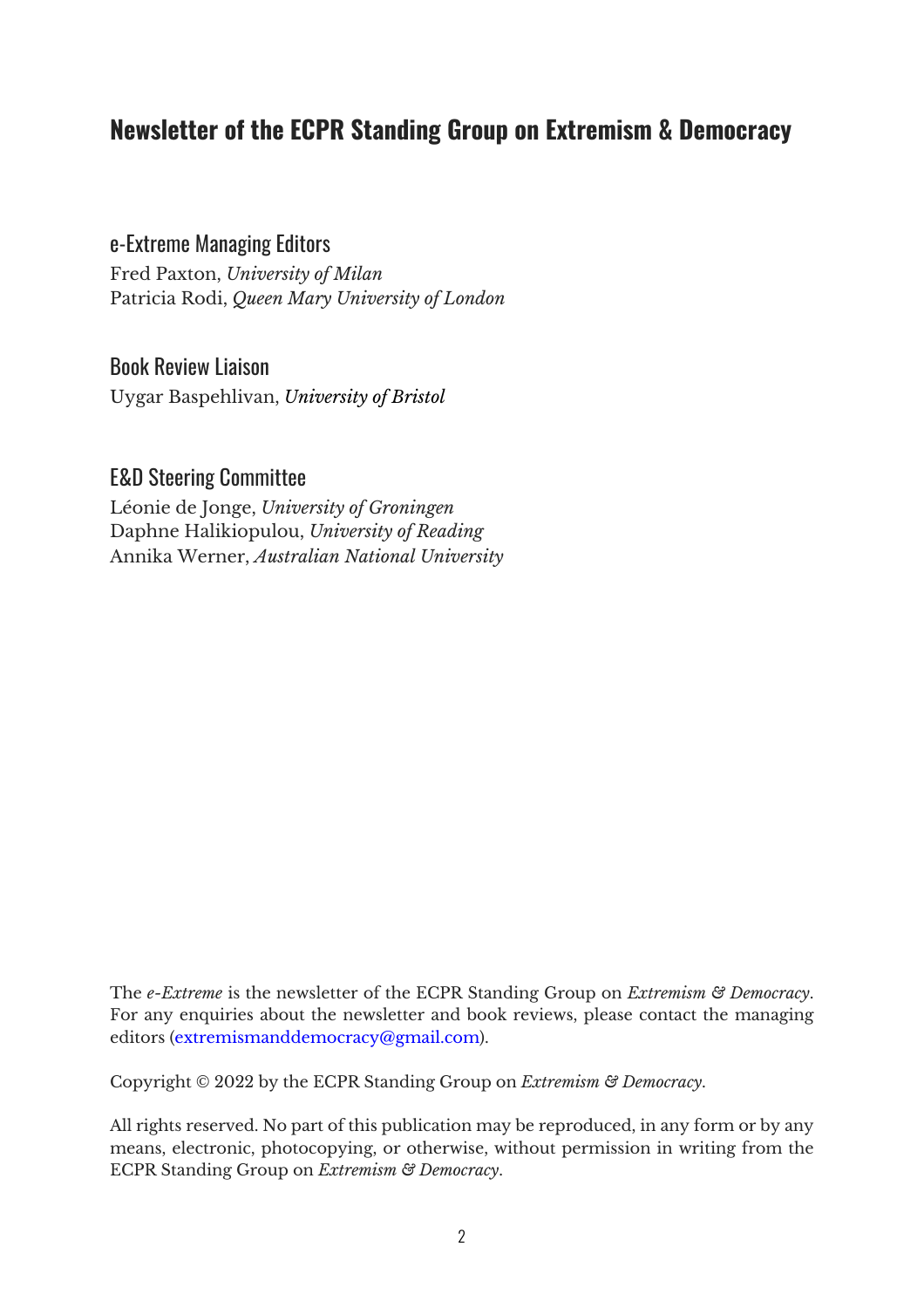# **TABLE OF CONTENTS**

| <b>Standing Group announcements</b>                  |    |
|------------------------------------------------------|----|
| <b>Upcoming Events</b>                               |    |
| Symposium: The Upcoming French & Hungarian Elections |    |
| Publications alert                                   |    |
| Contacts                                             | 23 |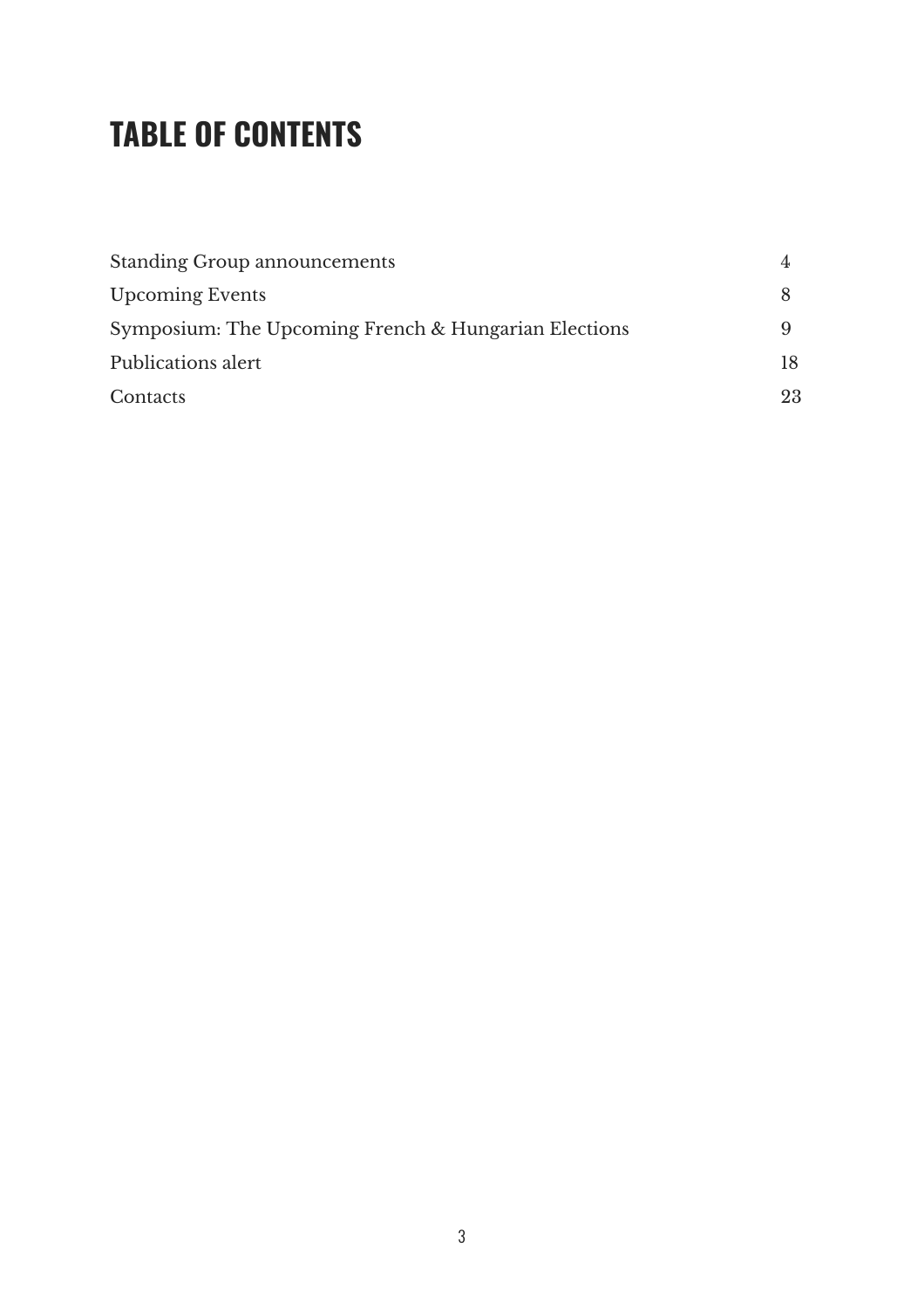# **STANDING GROUP ANNOUNCEMENTS**

#### Dear *e-Extreme* readers,

We hope you are well, wherever you may be. Read on for the usual mix of announcements, reports, reviews and alerts to keep on top of all the recent developments related to 'extremism and democracy'.

In this issue of *e-Extreme* we're delighted to share with you a selection of articles on the upcoming French and Hungarian elections. We hope you enjoy these perspectives and you feel inspired to continue the conversation.

Please do get in touch with your contributions and ideas. In the meantime, take care.

#### WELCOME TO NEW E&D STEERING COMMITTEE

A message from **Annika Werner, Daphne Halikiopoulou** and **Léonie de Jonge**:

As the incoming Steering Committee for the Standing Group on Extremism & Democracy, we would like to take this opportunity to thank you for entrusting us with your group!

Over the past weeks, we have been busy setting up meetings across three (!) different time zones and familiarizing ourselves with our new role. We would like to thank the outgoing Committee members-Caterina Froio, Andrea L. P. Pirro, and Stijn van Kessel-for making the transition as smooth as possible. We also would like to take this opportunity to thank them for their hard work and dedication over the last several years. We have big shoes to fill!

Besides talking to our predecessors, we have had really insightful conversations with our ECPR communication officers, Helen Cooper, as well as our fantastic e-Extreme newsletter editors, Patricia Rodi and Fred Paxton. While we are settling in, we already wanted to share some of our key objectives for the coming years. Our main role is to support the E&D community's active participation in ECPR activities. We aim to do so by continuing to build an inclusive and thriving academic community of scholars who study different aspects of 'extremism and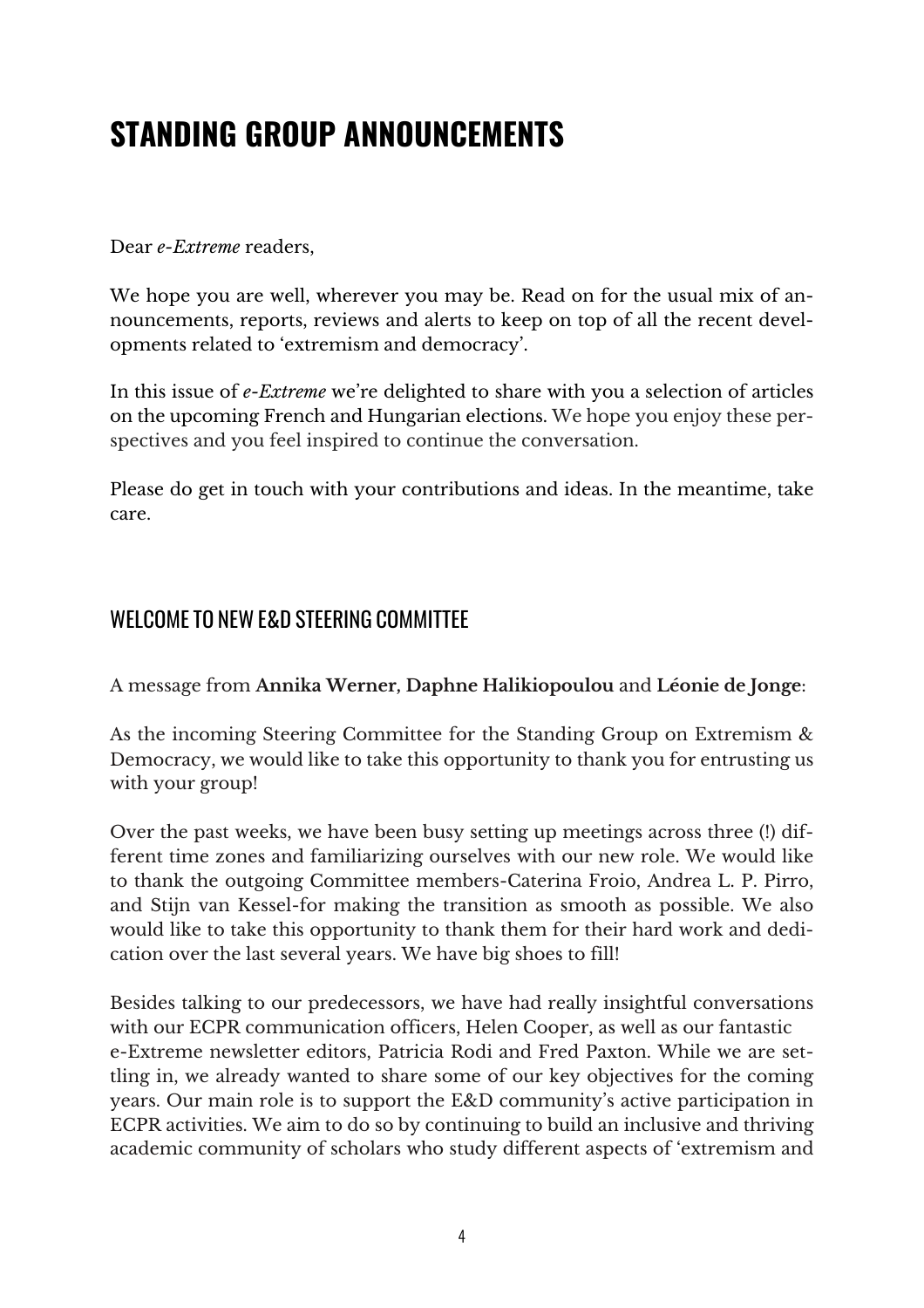democracy' around the world. To this end, we strive to cultivate a welcoming environment for early career researchers; we commit to promoting gender equality and supporting scholars from under-represented groups; and we aim to take particular care of E&D members located outside of Western Europe.

But we ultimately serve the needs of the E&D community, so we would really like to get a better sense of what those needs are. What activities would you like to see in the coming years? We would be very grateful if you could take a moment to fill in our survey here. You can also always email us at: extremismanddemocracy@gmail.com. We hope to see many of you in person during the ECPR General Conference or elsewhere. In the meantime, feel free to reach out to us with any comments or questions.

#### REGISTER AS AN E&D STANDING GROUP MEMBER

You can join the ECPR Standing Group on *Extremism & Democracy* always free of charge and at the click of a button, via the ECPR website (https://ecpr.eu/Groups). If you have not already done so, please register as a member so that our list is up to date and complete.

In order to join, you will need a MyECPR account, which we assume many of you will already have. If you do not have one, you can create an account in only a few minutes (and you need not be from an ECPR member institution to do so). If you are from a non-member institution, we will need to accept your application to join, so your membership status (which you can see via your MyECPR account, and on the Standing Group pages when you are logged in to MyECPR) will be 'pending' until you are accepted.

Should you have any questions, please do not hesitate to get in touch!

#### RENEW YOUR MEMBERSHIP NOW

*Your Standing Group membership is due for renewal this year.* The current membership year will end on 30 September, and the renewal option is now available on the ECPR website.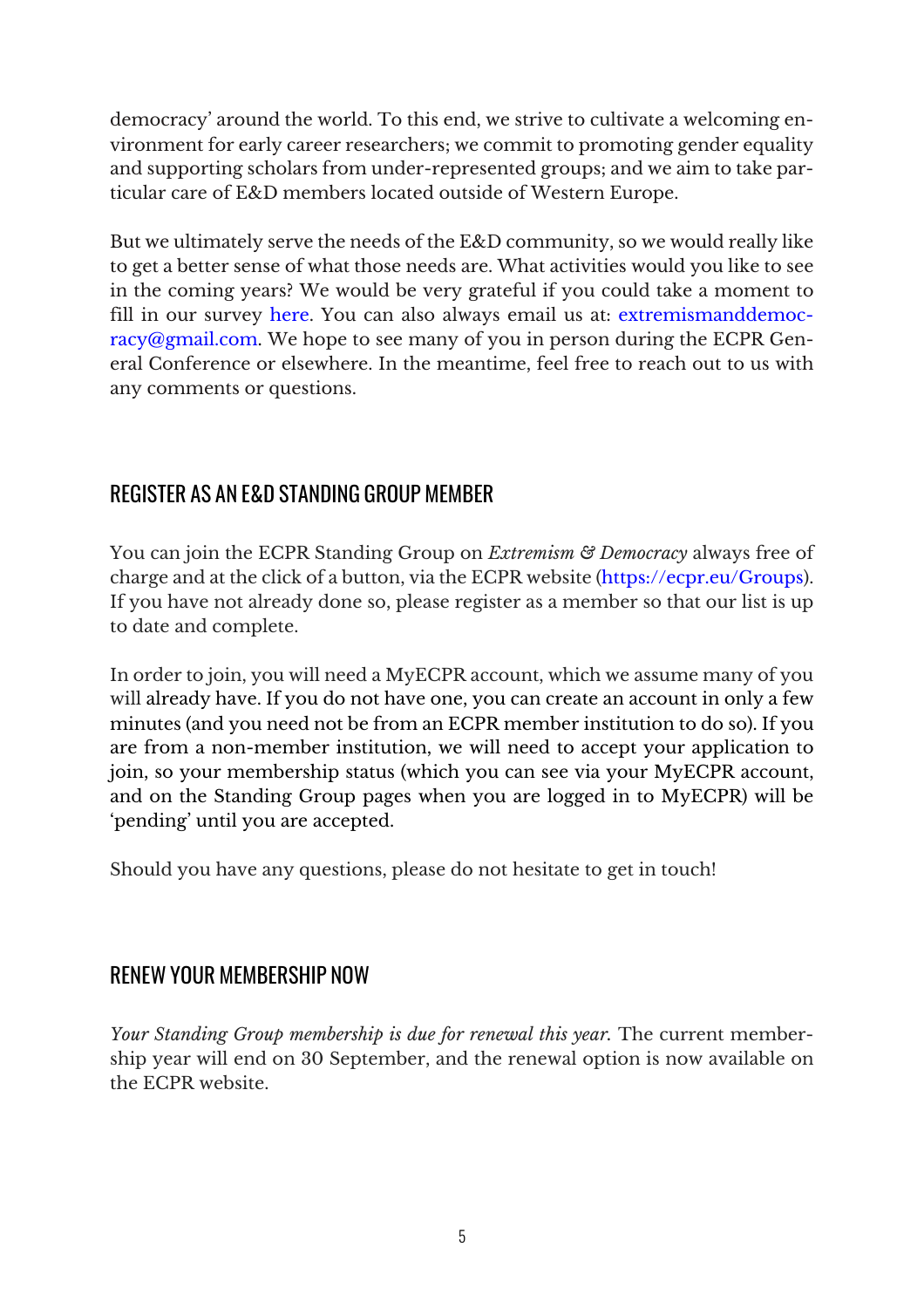*How to renew?* When you are logged in to your My ECPR account, visit 'My Groups' (https://ecpr.eu/MyEcpr/MyGroups.aspx) and click 'Renew Membership' next to 'Extremism and Democracy'. If you do not renew by 30 September, your membership will be discontinued.

#### CALL FOR REVIEWERS

*e-Extreme* is now offering scholars the opportunity to review articles! If you want to share your review of the latest published articles in the field of populism, extremism and radicalism and have it published in *e-Extreme*, please do not hesitate to get in touch with us via: extremismanddemocracy@gmail.com.

#### E&D ROUTLEDGE BOOK SERIES

The Routledge Book Series in *Extremism and Democracy*, which publishes work that lies within the Standing Group's academic scope, covers academic studies within the broad fields of 'extremism' and 'democracy', with volumes focusing on adjacent concepts such as populism, radicalism, and ideological/religious fundamentalism. These topics have been considered largely in isolation by scholars interested in the study of political parties, elections, social movements, activism, and radicalisation in democratic settings. Since its establishment in 1999, the series has encompassed both influential contributions to the discipline and informative accounts for public debate. Works will seek to problematise the role of extremism, broadly defined, within an ever-globalising world, and/or the way social and political actors can respond to these challenges without undermining democratic credentials.

The series was originally founded by Roger Eatwell (University of Bath) and Cas Mudde (University of Georgia) in 1999. The editorial team now comprises Caterina Froio (Sciences Po), Andrea L. P. Pirro (Scuola Normale Superiore), and Stijn van Kessel (Queen Mary University of London). The editors strongly encourage ideas or suggestions for new volumes in the book series, both from established academics and early career researchers.

To discuss any ideas or suggestions for new volumes in this book series, please contact the editors at: extremismanddemocracy@gmail.com.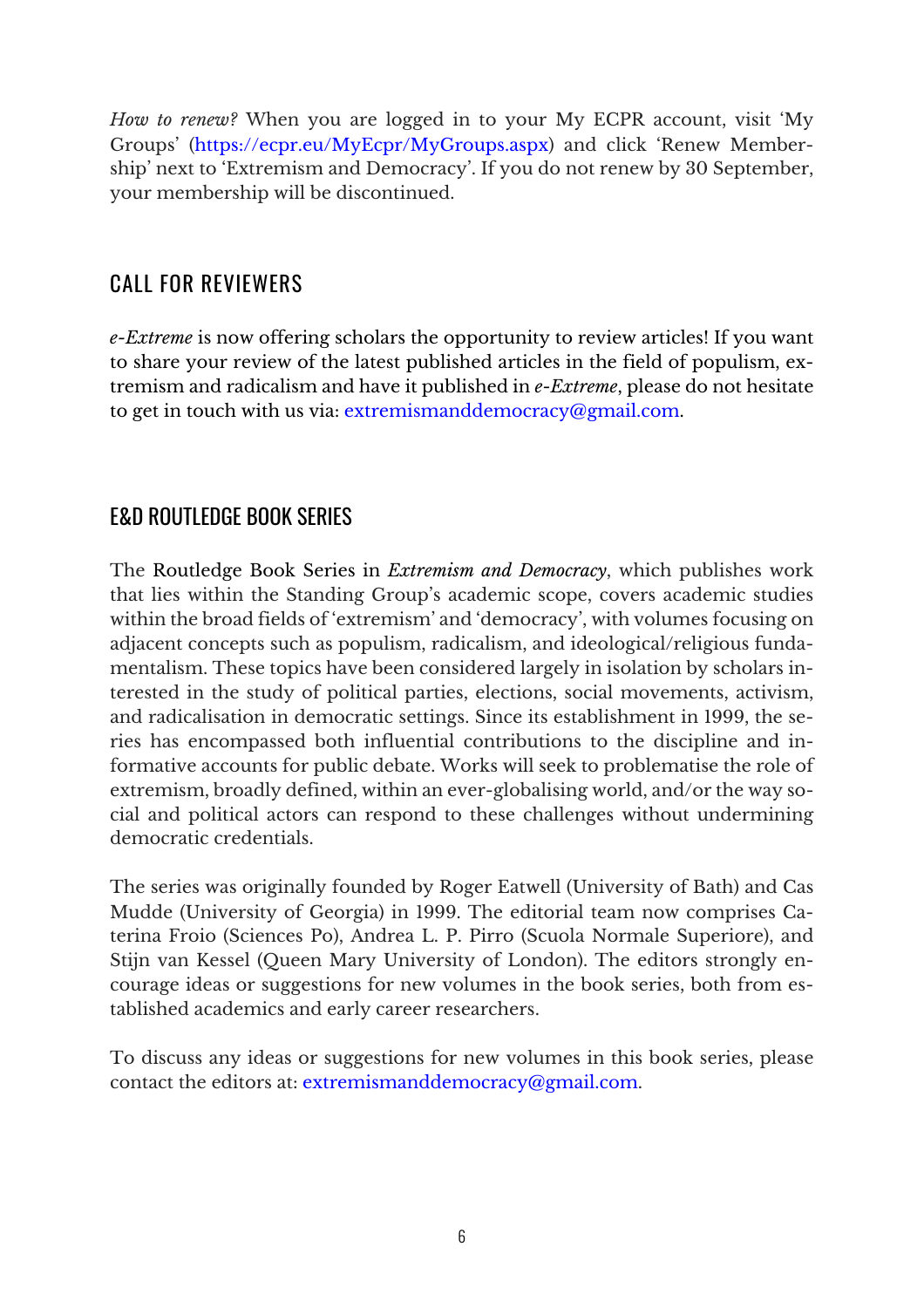#### KEEP US INFORMED

Please keep us informed of any upcoming conferences or workshops you are organising, and of any publication or funding opportunities that would be of interest to Standing Group members. We will post all details on our website. Similarly, if you would like to write a report on a conference or workshop that you have organised and have this included in our newsletter, please do let us know.

Please, also tell us of any recent publications of interest to Standing Group members so that we may include them in the 'publications alert' section of our newsletter, and please get in touch if you would like to see a particular book (including your own) reviewed in *e-Extreme*, or if you would like to review a specific book yourself. We are always keen on receiving reviews from junior and senior scholars alike!

Finally, if you would like to get involved in the production of the newsletter, the development of our website, or any of the other activities of the Standing Group, please do get in touch. We are always very keen to involve more and more members in the running of the Standing Group!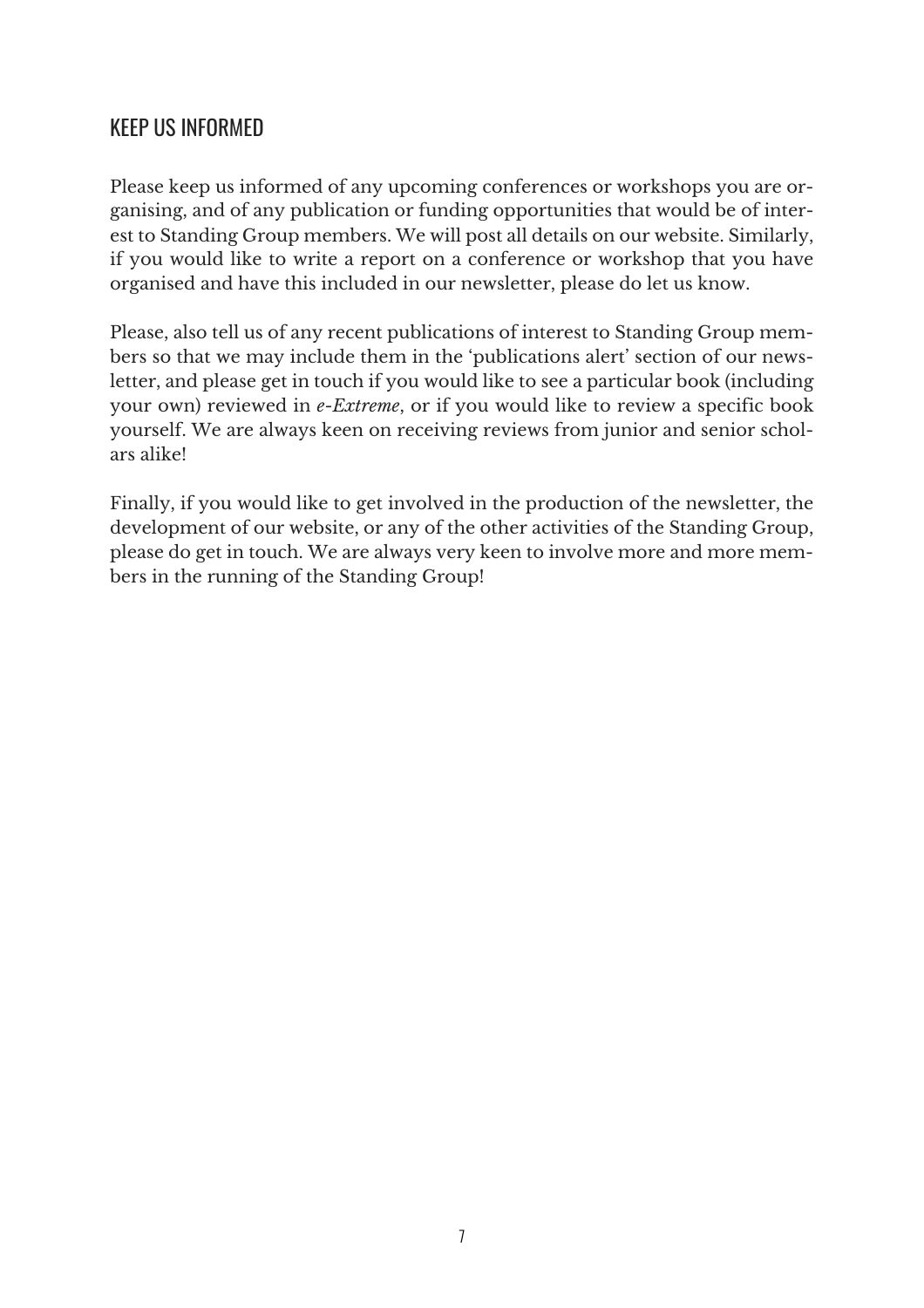# **UPCOMING EVENTS**

The year ahead is looking promising with three major events endorsed by the SG and set to shape the activity of our members and beyond.

The Workshop entitled Movement Parties: Their Rise, Variety, and Consequences, chaired by **Endre Borbáth** *(Free University Berlin)* and **Fred Paxton** *(University of Milan)* was accepted for the ECPR Joint Sessions of Workshops. The event will be held at the University of Edinburgh and online, 19–22 April 2022. The full list of papers and participants can be found here.

The 3rd Summer School on Concepts and Methods for Research on Far-Right Politics is convened by **Pietro Castelli Gattinara** (*Sciences Po & Université Libre de Bruxelles)* and **Andrea Pirro** *(Scuola Normale Superiore),* and sponsored by the ECPR and the Centre for Research on Extremism (C-REX). This year's event will take place at Sciences Po, Paris, 4–8 July 2022, as usual addressing early career researchers interested to apply established theories and research techniques to the study of far-right politics. Keynote speakers and instructors include: Cas Mudde, Nonna Mayer, Tore Bjørgo, Kathleen Blee, Linda Bos, Pietro Castelli Gattinara, Maura Conway, Caterina Froio, Andrea Pirro, and Andrej Zaslove.

The Section entitled Conspiring Elites and Disgruntled Masses? Revisiting the Populist and Extremist Challenges to Democracy, chaired by **Fabian Habersack** *(University of Innsbruck)* and **Sophia Hunger** *(WZB Berlin Social Science Center)*, was accepted for the ECPR General Conference taking place at the University of Innsbruck, 22–26 August 2022. The deadline for funding applications is 7 April, and registrations will open on 20 April.\*

\* N.B. If you have submitted a paper to this section, you might be wondering why there is a delay in hearing back from the conference organisers. In short, this is because our section received about 160 paper proposals and a standard allotment of 8 panels from the ECPR central office. 8 panels means 40 papers, which would result in a 75% rejection rate. The ECPR has offered to move some panels online, into a special "online" conference day. The E&D Steering Group Committee and the section organisers are resisting this move. We have communicated our concerns and our resistance to the ECPR office but have yet to hear back. Please bear with us until we receive some answers*.*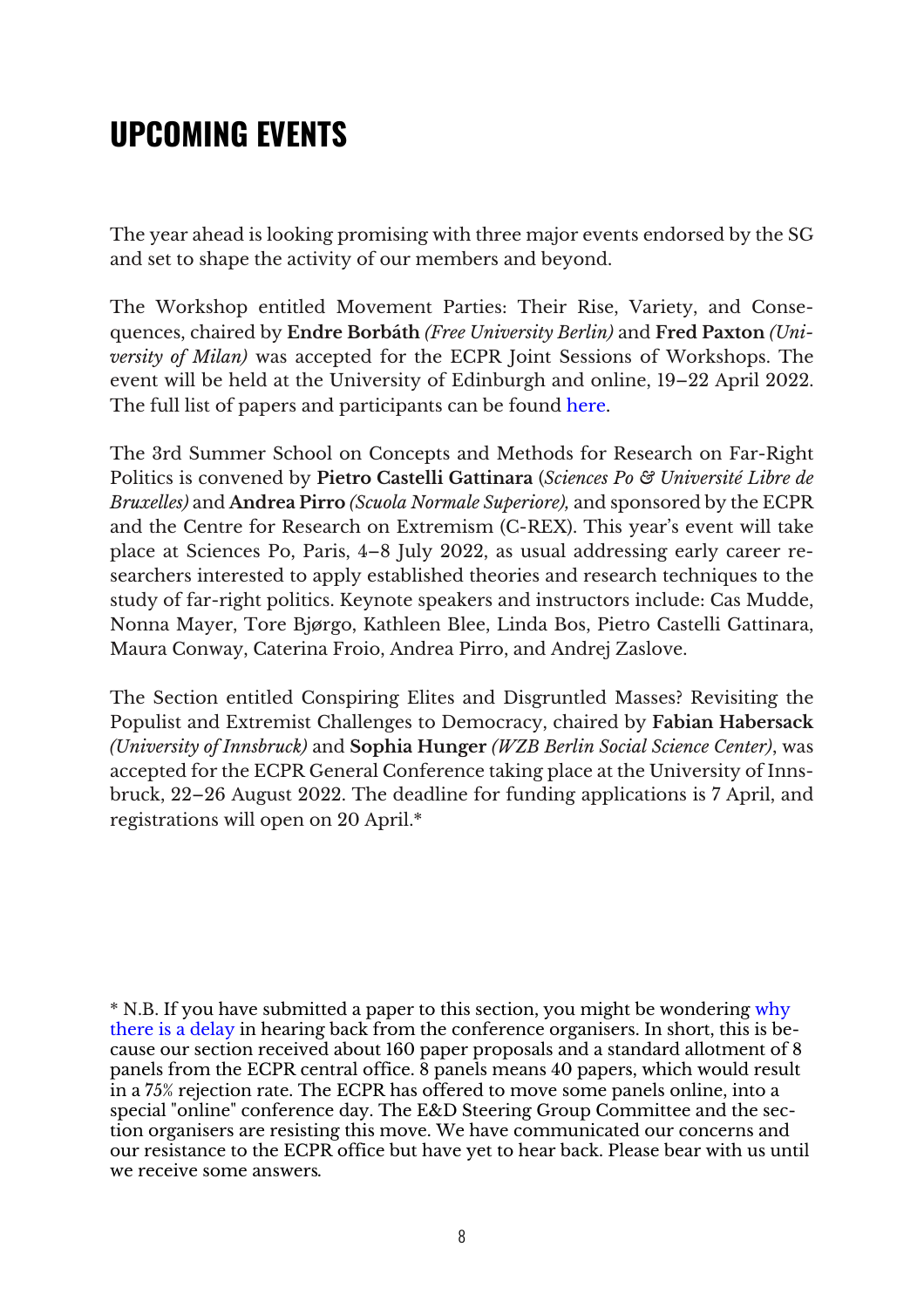# **SYMPOSIUM THE UPCOMING FRENCH & HUNGARIAN ELECTIONS**

#### THE MAINSTREAMING OF THE FAR & EXTREME RIGHT IN THE FRENCH PRESIDENTIAL ELECTION

Aurelien Mondon *University of Bath*

As the French presidential election looms, the far right is in the spotlight, again. Yet it would be wrong to assume the context has not dramatically evolved. It appears that we have reached a new stage in the mainstreaming of far-right politics in France and that the borders between the mainstream, far and even extreme right are increasingly porous and fuzzy. While it is too early to tell how the far and extreme right will fare in the election – it is indeed possible that the crowded field may lead to a split in the vote and to the whole family missing out on the second round – it is clear that their pet issues have already become further normalised during the campaign.

Most strikingly perhaps, Valérie Pécresse, the Républicains candidate, recently gave credence to the great replacement theory, trying to appear tough on immigration, as if this was a legitimate grievance of 'the people', and that pandering to fascist conspiracy theories was a popular demand. She backtracked when faced with a backlash, albeit a rather tame one considering how extreme such theories are, but another step had been taken.

Of course, Pécresse is not solely responsible for this situation, nor is the centre right, despite Nicolas Sarkozy having been a precursor and key actor in shaping the current reactionary context. The Macron government has an incredibly poor record when it comes to countering far right politics and discourse. Attacks on racialised Muslim communities in France have gone hand in hand with the whipping up of moral panics about Islamo-leftism, wokeness and Critical Race Theory.

Crucially, this is not just limited to discourse. The rightward move has had some very serious practical circumstances as more stringent anti-terrorism laws have been passed to counter 'Islamist separatism'. On the right, Laurent Wauquiez, the president of the Regional Council of Auvergne-Rhône-Alpes, went as far as removing some funding from the University of Grenoble accused of 'wokeism' for denouncing the Islamophobia of one of their lecturers.

This process of normalisation cannot be discussed without mentioning Eric Zemmour, the new kid on the block who is at the same an old dog of the media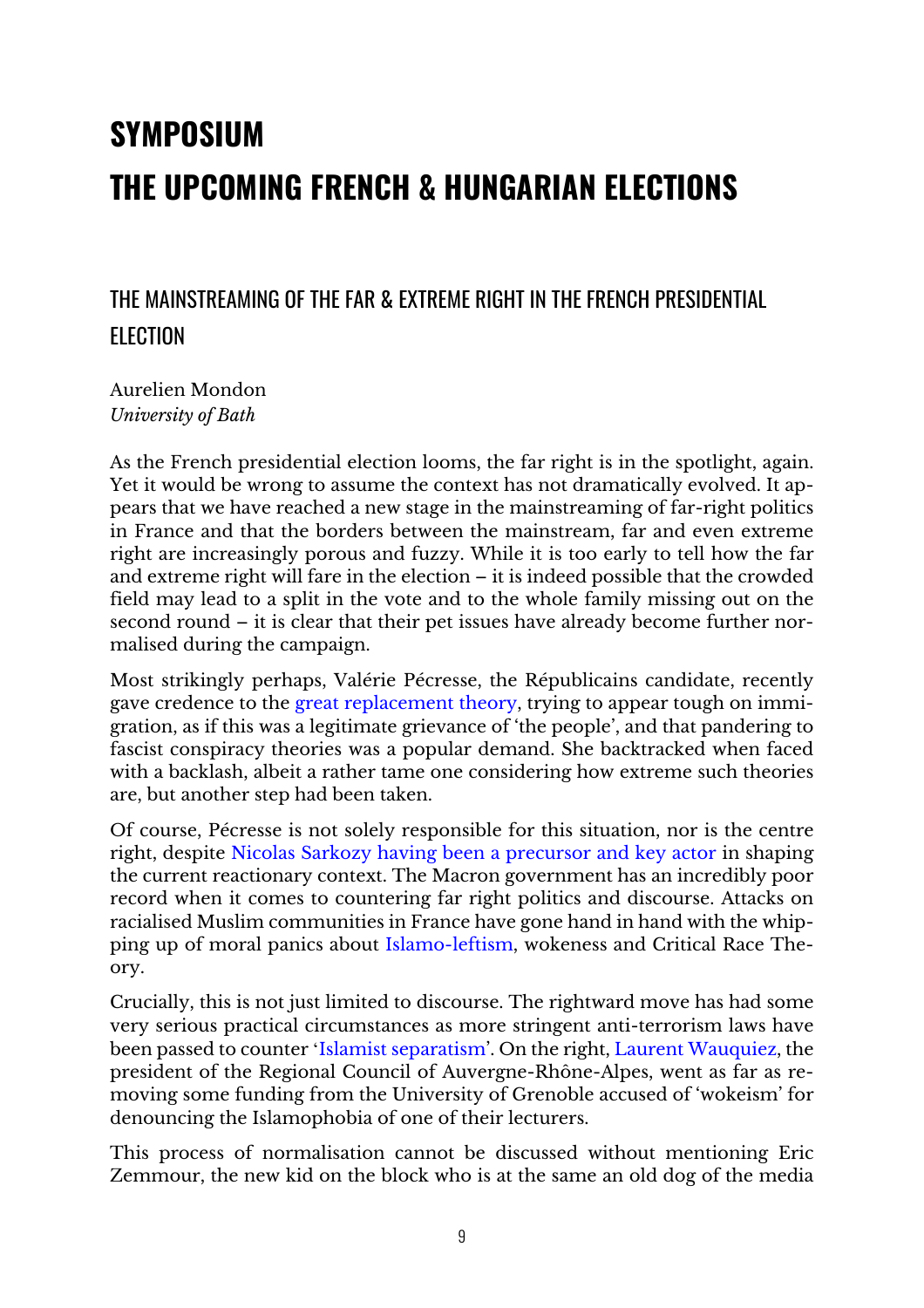establishment in France. Zemmour loves to paint himself, and see himself painted by a broadly compliant mainstream media, as an outsider, as someone who is regularly cancelled for breaking taboos and opposing the elite, even though this could not be further from the truth. Indeed, for decades now, Zemmour has received countless platforms to push some incredibly extreme ideas and politics, which should not have been a surprise given that extreme sexist, racist and homophobic positions were already clearly articulated in his first book *Le Premier Sexe* (2006). His presence in the mainstream media has not been limited to the right and far right, but he has often been allowed to gain legitimacy on more liberal programmes.

Interestingly, the many defections from the Rassemblement National to Zemmour's Reconquête party suggest that the Le Pens' strategy of de-demonisation was always only superficial within the party. Once a more extreme alternative appeared in a context where far right ideas have become increasingly mainstream, many of those who had been biding their time jumped ship. While Marine Le Pen has somewhat proved the victim of her own success, it would be a mistake to give her sole responsibility in the mainstreaming process. In fact, as Katy Brown, Aaron Winter and I explored in an attempt to conceptualise the process of mainstreaming, it is not only mistaken but dangerous to ignore the central role played by the mainstream itself in the process. No matter how skilful the far right may be, its move to the mainstream of politics can only take place if it is allowed to and if its presence or ideas are normalised in our public discourse. This means that actors who have a higher ability to set the agenda, such as the mainstream media, politicians and even academics to an extent, have a particular responsibility in either resisting, accepting or enabling these ideas. As such, it is crucial to understand the mainstreaming process as a top-down one rather than bottom up, as the use of the concept of populism may have suggested at times.

This leads us to what is perhaps the more contentious lesson which we have failed to learn as a society when it comes to understanding the mainstreaming of the far right. Far from being antithetical to our current system, it is becoming increasingly clear that far right politics can in fact be adopted and assimilated into the workings of liberal democracies. As Aaron Winter and I discussed at length in Reactionary Democracy*,* this should not have come as a surprise and has only been possible because of the mythology which has not only simplistically linked existing liberalism with progress, but also placed liberal democracies, in and of themselves, as a bulwark against the far right. This short-sightedness has meant that we have failed to learn key lessons in history and prevented us from thinking beyond a model that offers as sole alternatives the far right and the status quo, both of which exclude many unhappy with the current circumstances, concerned with the multitude of impending crises and yet unconvinced by the solutions offered by the far right. If anything is to be learnt from the French election at this stage, it is the simple fact that we have still not reconciled ourselves with our responsibility as actors with the power to shape public discourse in the mainstreaming of the far right.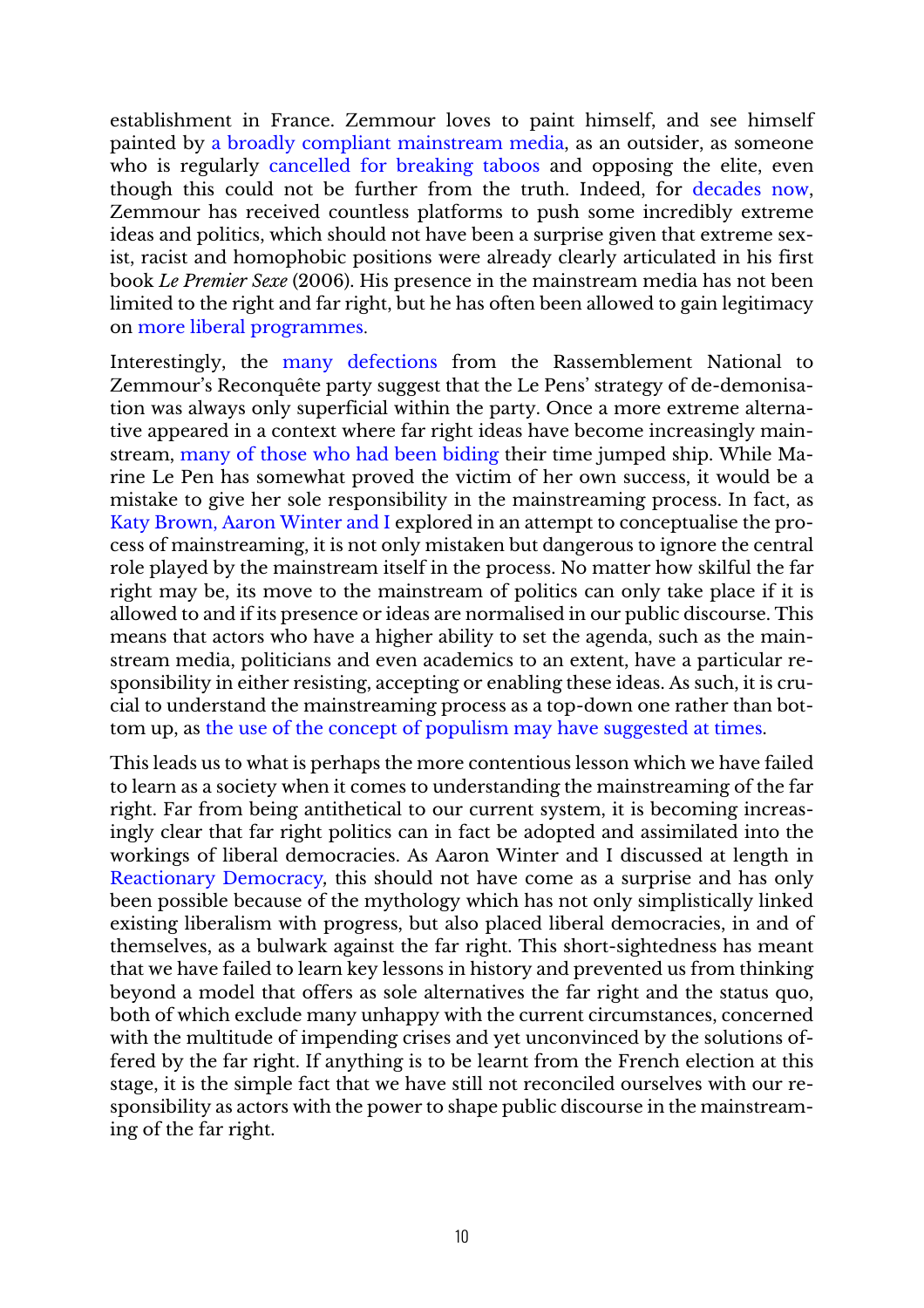**Aurelien Mondon** is a Senior Lecturer in politics at the University of Bath. His research focuses predominantly on the impact of racism and populism on liberal democracies and the mainstreaming of far right politics through elite discourse. His first book, **The Mainstreaming of the Extreme Right in France and Australia: A Populist Hegemony?**, was published in 2013 and he recently co-edited **After Charlie Hebdo: Terror, racism and free speech** published with Zed. His latest book **Reactionary democracy: How racism and the populist far right became mainstream***,* co-written with Aaron Winter, is out with Verso.

#### HOW THE WAR IN UKRAINE AFFECTS THE PRESIDENTIAL ELECTION IN FRANCE

#### Timothy Peace *University of Glasgow*

The French presidential campaign is now officially underway with 12 candidates having managed to reach the landmark of 500 signatures needed from elected officials. Yet the attention of the French public will be, rightly, focused on the war in Europe following the actions of the Russian military in Ukraine. An election campaign in wartime will provide a unique set of circumstances whereby domestic politics take a back seat to international events and their repercussions for French and European citizens. A widely held view is that this situation will only further enhance Emmanuel Macron's chances of being re-elected as he strides the world stage attempting to (until now unsuccessfully) mediate in the conflict and to lead the response of the EU. Indeed, there are few who believe in anything other than a smooth Macron victory come 24th April. Who is to join him in the second round of the election, however, is still very much up for grabs.

The latest polling data indicates Marine Le Pen as the best placed to join Macron in the run-off, in a repeat of the 2017 presidential election. However, a lot can happen before the first round of voting on 10th April, especially given the magnitude of current geopolitical events. Even before Russian tanks began rolling into Ukraine, the *Rassemblement National* candidate had been seriously weakened by the candidacy of Eric Zemmour. The existence of a far-right competitor for the RN splits its potential electorate and gives Marine Le Pen less distinctiveness. What is more, since the beginning of the year, a number of high-profile defections have taken place with prominent RN politicians throwing their lot in with Zemmour and his newly created *Reconquête* (Reconquest) party.

Some of these defections were expected, such as MEPs Gilbert Collard and Jérôme Rivière as well as the Senator Stéphane Ravier, who were known to be critical of MLP's leadership and her mainstreaming approach, dubbed *dédiabolisation*. However, the loss of a senior figure such as Nicolas Bay, who had served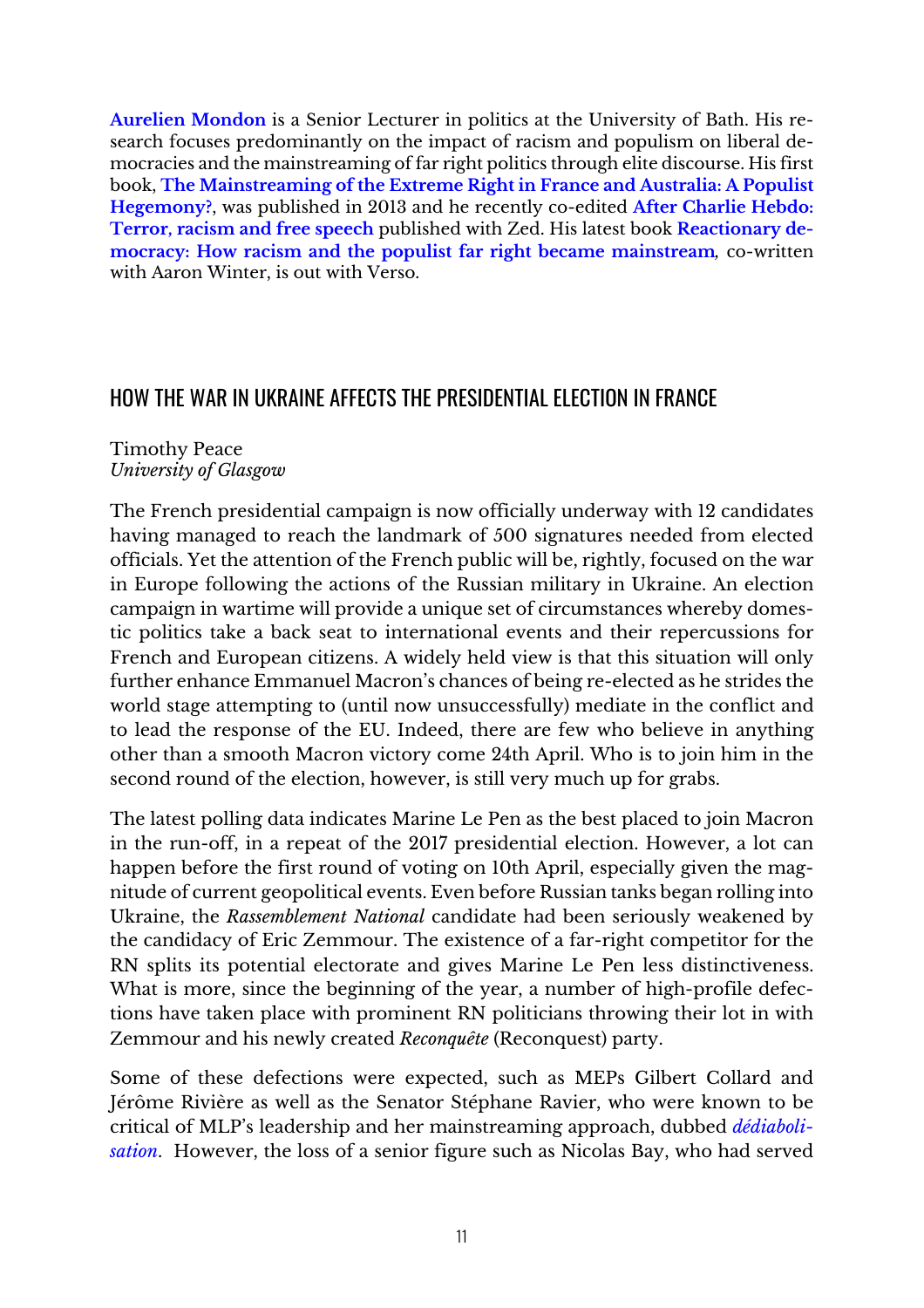as General Secretary of the RN and was a spokesman for Marine Le Pen's campaign, was a bigger blow. Le Pen referred to Bay as a slug, but she had 'kinder' words for her niece Marion Maréchal who also confirmed her support for Zemmour on 6th March: "Poor Marion has been transformed into a sort of lifebuoy for a campaign [Zemmour] that is collapsing in on itself…It's a shame because she deserves better than that."

Marion Maréchal, a former member of parliament for Le Pen's party, has distinguished herself in recent years through her unwavering support for the regime of Vladimir Putin including multiple trips to Russia and to annexed Crimea. The decision by Zemmour's team to accept her support has been questioned at a time when both far-right candidates have become seriously compromised by their pro-Kremlin positions. Since Russia's (most recent) invasion of Ukraine, social media has been awash with videos of both Eric Zemmour and Marine Le Pen praising Putin. Le Pen's meeting with the Russian leader in Moscow in March 2017 had already been used against her during the presidential campaign of that year and the existence of a photo from that moment being used in her 2022 campaign material (prepared before the war) has been a source of embarrassment. Despite early assertions from her campaign team that the war would not lead to a volte-face regarding Marine Le Pen's opinion on Vladimir Putin, the signs are clear that she is now distancing herself from her former positions. She has now condemned the actions of the Russian military in Ukraine and her MEPs, with the exception of Thierry Mariani, voted in favour of a resolution to provide more aid to Ukraine and increase sanctions on Russia. The RN candidate for the presidency and party president Jordan Bardella have both made statements accepting that Russia is an authoritarian state.

Eric Zemmour, on the other hand, has been reluctant to row back on his previous statements supporting Putin and, at the time of publication (1 April 2022), still opposes sanctions placed on Russia and the sending of arms to Ukraine. His foreign policy program also includes the proposal to pull France out of NATO's integrated military command which would repeat the famous decision taken by Charles de Gaulle in 1966. He also continues to take a hard line on Ukrainian refugees despite public opinion largely being in favour of France taking in its fair share of displaced people fleeing the war. Zemmour's recent fall in the polls indicates that he may have misjudged the public mood and the ongoing war may derail his campaign if he insists on taking a more ambiguous position vis-à-vis Russia's actions in Ukraine.

If either Zemmour or Le Pen can make it to the second round against Macron, we can be sure that their positions on the conflict will be severely tested. Failure to repeat her achievement of 2017 will see Marine Le Pen come under immense pressure to step down as leader of the RN. This would also leave the party in disarray before the start of the legislative elections in June. Similarly, a poor performance from Zemmour in the presidential race will hamper his party's chances of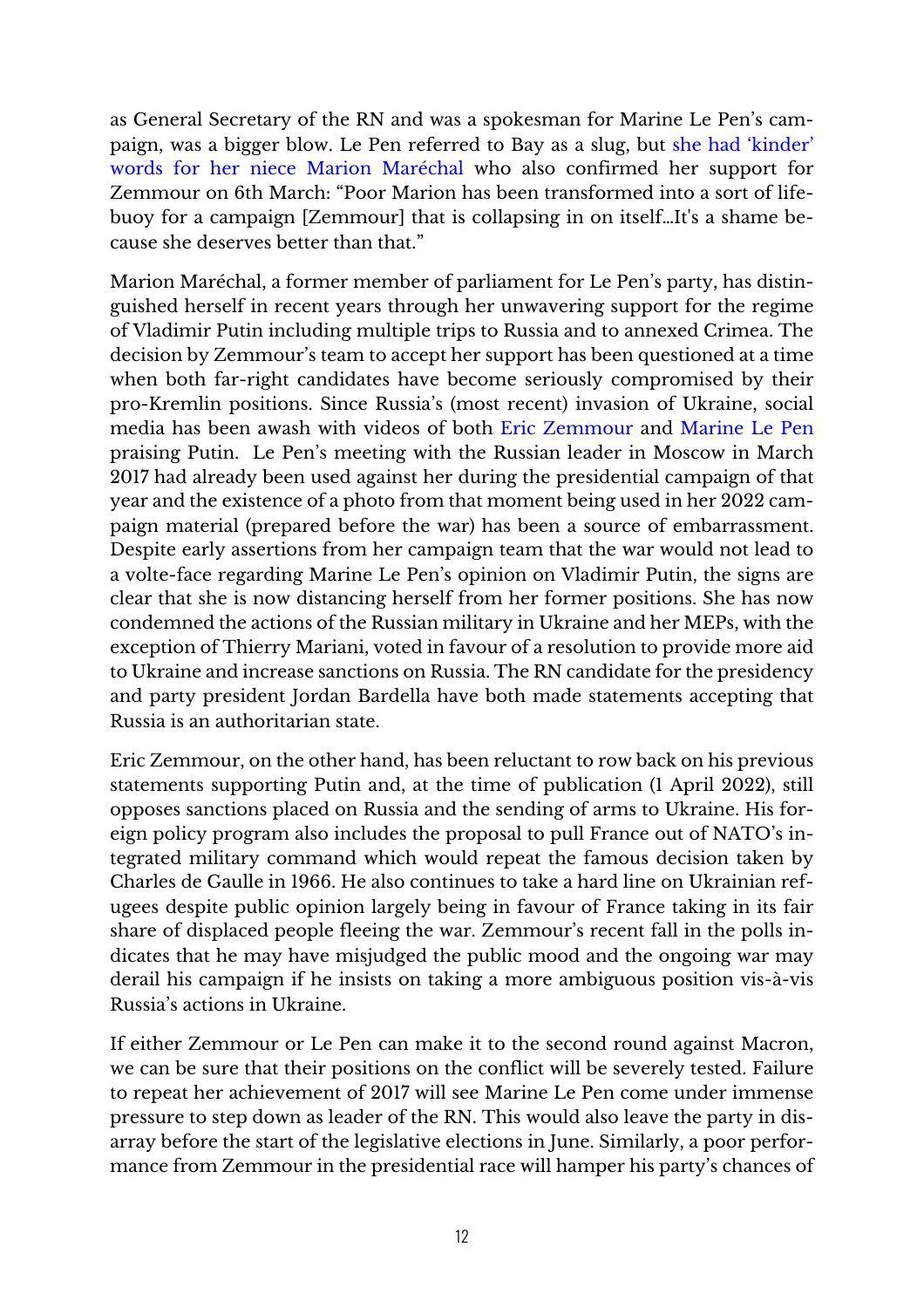gaining seats in a two round electoral system that has always made it more difficult for smaller challenger parties. The next few months will certainly be interesting for observers of extremism and democracy in France.

**Timothy Peace** is a Lecturer in Politics at the University of Glasgow. His research interests include social movements, religion and politics and populist parties in Europe. He is the author of *European Social Movements and Muslim Activism: Another World but with Whom?* (Palgrave 2015)

#### STILL 'NEITHER LEFT NOR RIGHT, FRENCH?' MARINE LE PEN & THE RESTRUCTURING OF POLITICAL CLEAVAGES

Marta Lorimer *London School of Economics* 

Marine Le Pen's 2017 presidential election was punctuated by claims that French politics was no longer structured around the Left/Right cleavage. Instead, she claimed, the division was between 'patriots' on one side, and 'globalists' on the other (Lorimer, 2018).

Le Pen has spent the last few years trying to impose this new cleavage, helped in no small part by Emmanuel Macron himself. First, in the years since she became leader of the party, Marine Le Pen has expanded her issue agenda and refashioned it in such a way that it is able to appeal to voters beyond the traditional right. In addition to her long-standing focus on immigration and security, she has sought to expand her socio-economic programme with the aim of strengthening her appeal among working-class voters.

Second, Le Pen has devoted a good part of her energy to rejecting the Left/Right cleavage discursively and replacing it with something more conducive to her political agenda – the distinction between 'globalists' and 'patriots'. She has established herself as the representative of the 'patriotic' camp and identified Emmanuel Macron as the representative of the 'globalists' and has been adamant that they are the only two options that the French can credibly pick between. For a while, the polls seem to support her contention – just a year ago, few expected that the second round of the 2022 presidential election would be different from that of the 2017 election. Although much has changed since, Marine Le Pen still holds that she is Macron's greatest opponent, and that he is still her principal adversary.

Marine Le Pen's rejection of the politics of Left and Right is one of the key differences between herself and her far-right contender, Éric Zemmour. Whereas Zemmour sees himself as the person who can finally unite the mainstream right and the far right, Marine Le Pen considers this 'curious appeal to a supposed people of the Right' a 'useless and anachronistic call for a revenge on the left, at a time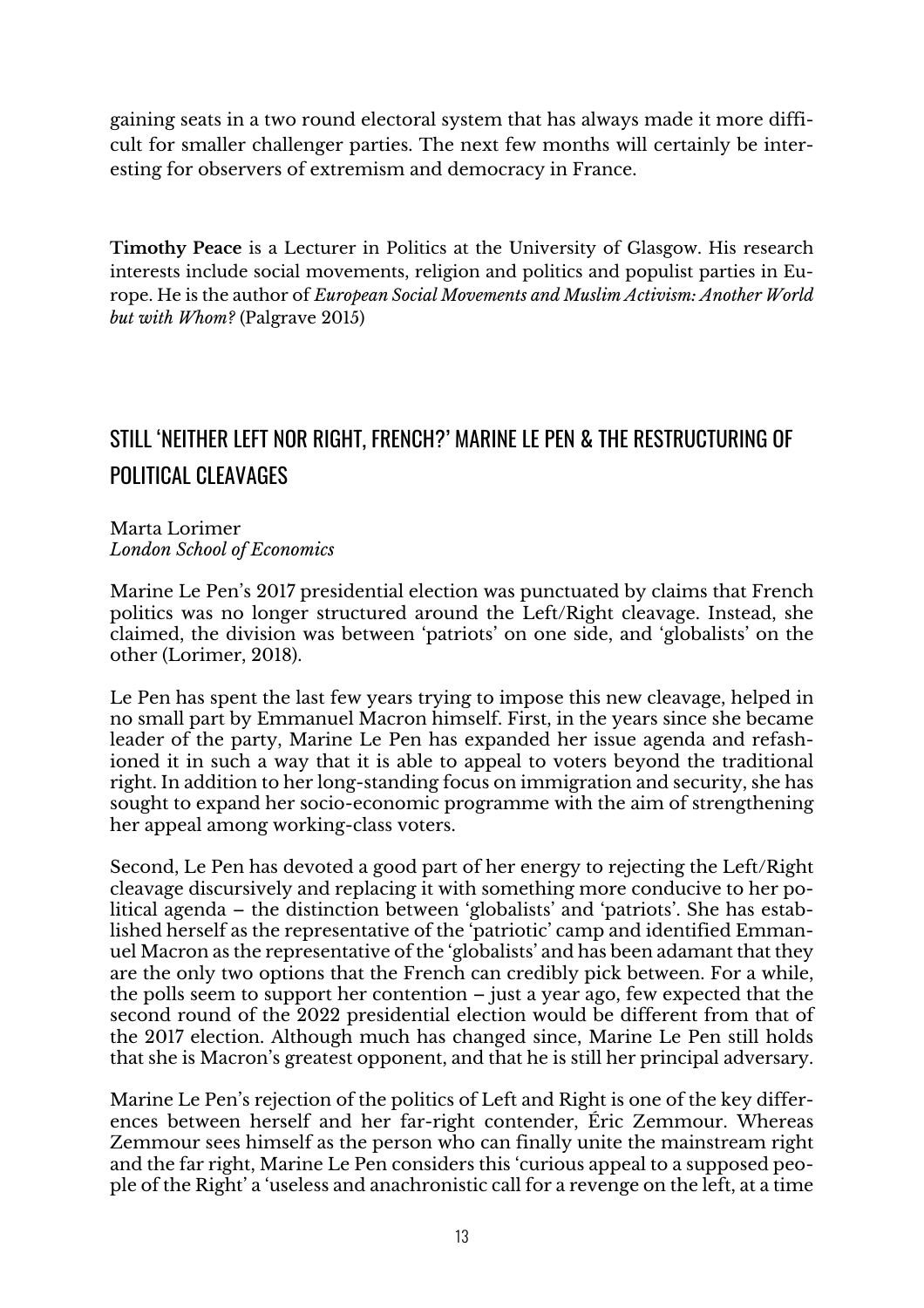when the left no longer exists and the right has been "macronised"' (Le Point, 2022).

This fundamental distinction between Zemmour and Le Pen reveals a much broader division within the French far right concerning what it should do to gain more power. For Zemmour, the priority is to tear down the wall that separates the mainstream right from the far right and unite all conservative forces under a single entity. The precondition of this union of the rights is by and large the implosion of the mainstream right-wing party Les Republicans, as well as, at the very least, a change of course in the Rassemblement National. However, Zemmour's project does nothing to question the fundamental distinction between Left and Right. It merely seeks to widen the camp of the Right.

For Marine Le Pen, on the other hand, the solution is to appeal to voters beyond the right and impose a new 'vertical' division between the people and the elite. Her attempts at introducing a new distinction between 'globalists' and 'patriots' need to be understood as part of this strategy, as they enable her to appeal to voters of the left as well as to voters of the right.

The outcome of the presidential election will be key in determining which strategy will prevail in the next electoral cycle. If Le Pen successfully reaches the second round, she might still be able to claim that her strategy of seeking to overcome Left and Right is valid. However, if she is unsuccessful again (which is likely to be the case), proponents of a union of the right even within her party might become more vocal and push for a change in strategy. This might indeed be what Zemmour hopes for: rather than aiming to win the current presidential, he may simply be preparing for the aftermath.

**Marta Lorimer** is a LSE Fellow in European Politics. Prior to joining the European Institute, she was a Postdoctoral Researcher at the University of Exeter. Marta's research focuses on far right politics and differentiated integration in the European Union. Her research has been published in the *Journal of European Public Policy*, *Ethnic and Racial Studies*, and the *Swiss Political Science Review*.

#### **References**

- Le Point (2022) 'Marine Le Pen "conjure" la presse d'aller "au-delà des péripéties de campagne,"https://www.lepoint.fr/politique/marine-le-pen-conjure-la-presse-d-aller-au-dela-des-peripeties-de-campagne-26-01-2022-2462141\_20.php
- Lorimer, M. (2018) '"Ni droite, Ni gauche, Français!" Far right populism and the future of Left/Right politics', in Herman, L. and Muldoon, J., Trumping the Mainstream: The conquest of mainstream democratic politics by far-right populism, London: Routledge.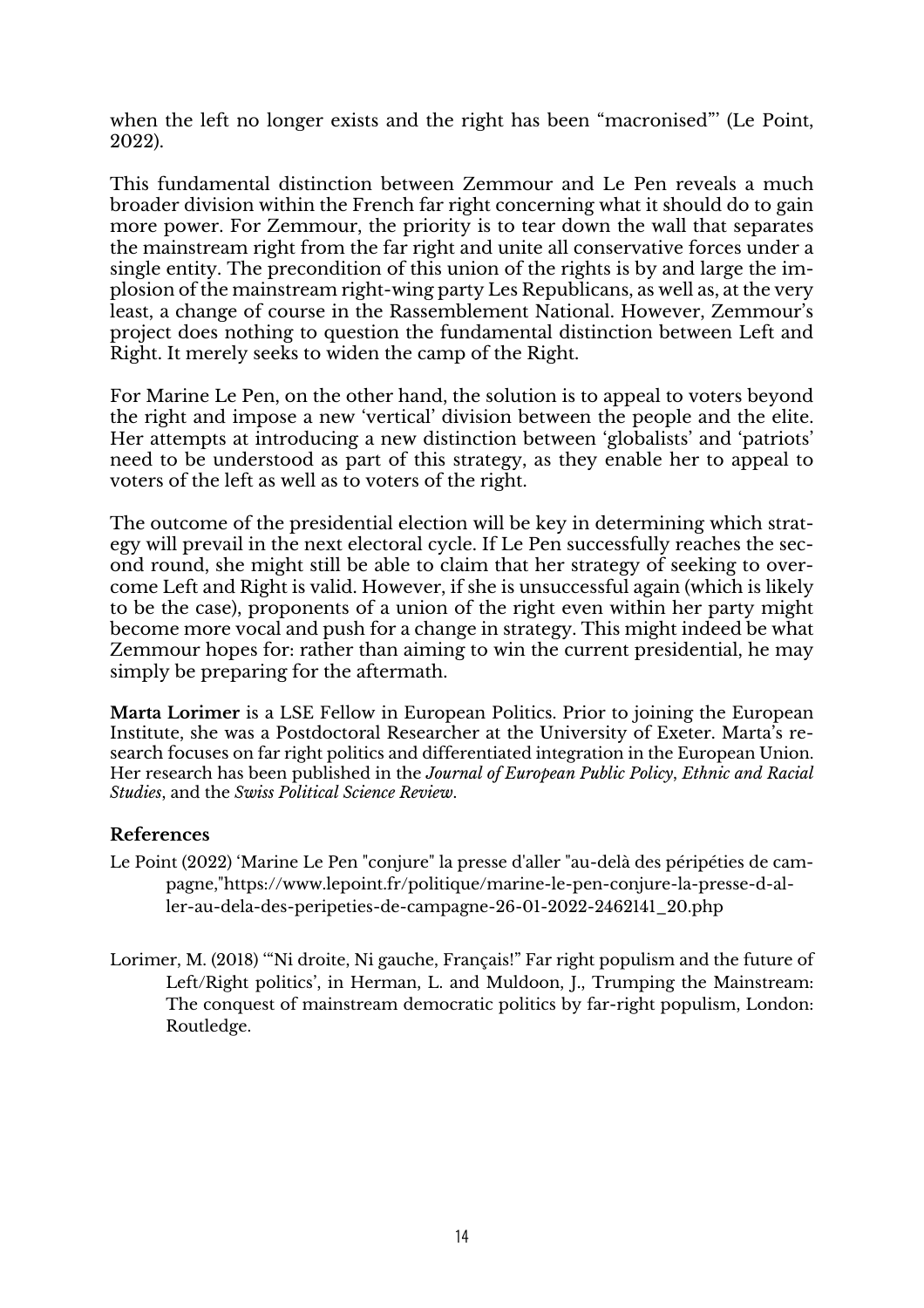#### ALL EYES ON HUNGARY: WILL PUTIN'S WAR GIVE THE EDGE TO ORBÁN'S CHALLENGERS?

Dana Trif *Babeș-Bolyai University*

Diana Margarit *Alexandru Ioan Cuza University of Iași*

Toma Burean *Babeș-Bolyai University*

In the midst of Putin's war in Ukraine, the Hungarian elections on April 3<sup>rd</sup> are the first political battleground for what seems to be an emerging European antiwar movement. Will it give the necessary edge to topple Victor Orbán?

2022 is Orbán's 16th year in power as Prime Minister, a period marked by increasingly authoritarian leadership and democratic backsliding. Evidence points to a serious challenge from a newly united Hungarian opposition. At the October 2019 local elections, the opposition took 14 of the 23 districts of Budapest and 11 out of 12 provincial cities. But Orbán's party FIDESZ still retained a majority of the votes across Hungary. According to Politico's latest polling, by March 30<sup>th</sup> FIDESZ and the united opposition were closely in contention, at 50% and 45%. Orbán's foreign affairs performance might even just tip the scales.

Since the outbreak of the war in Ukraine, Orbán has been driven into a corner: to cater to his voters' opposition to Russian aggression, despite his own long-term closeness to Putin and similarly authoritarian approach. Orbán's behaviour regarding anti-Russian sanctions shows that Orbán has struggled to put distance between himself and Putin's actions in Ukraine. Initially, the Hungarian PM, along with his German, Italian, and Cypriot counterparts, had rejected the idea to exclude Russia from their international payments systems SWIFT. Only two days later, after the international media was flooded with images of helpless Ukrainian refugees and fighting across the country, Orbán retracted his veto. On February 26, the EU finally decided to cut out Russia from SWIFT.

This action strongly signals Orbán's desire to shed his long-term allegiance to Putin ahead of the April elections. Yet there are cracks in his stance. Having agreed to the sanctions imposed by the EU, Orbán still opposed the idea of sending military help to Ukraine. Orbán's decision to forbid the transition of military help to Ukraine on Hungarian territory sets him apart from other European countries.

Amidst the changed circumstances, Orbán has also adapted his well-known antimigration agenda. An article published by the Hungarian news website on February 26, index.hu, shows a picture of Orbán casually dressed visiting the Beregsurány border and declaring that Hungary should be prepared to deal with the consequences of war. On March  $3<sup>rd</sup>$  a BBC reporter once again questioned Orbán during a similar visit on his messages towards Zelensky and Putin. The Prime Minister deflected the question emphasizing that his main priority were the immigrants. Yet even that claim rings hollow. Only two days later, the Romanian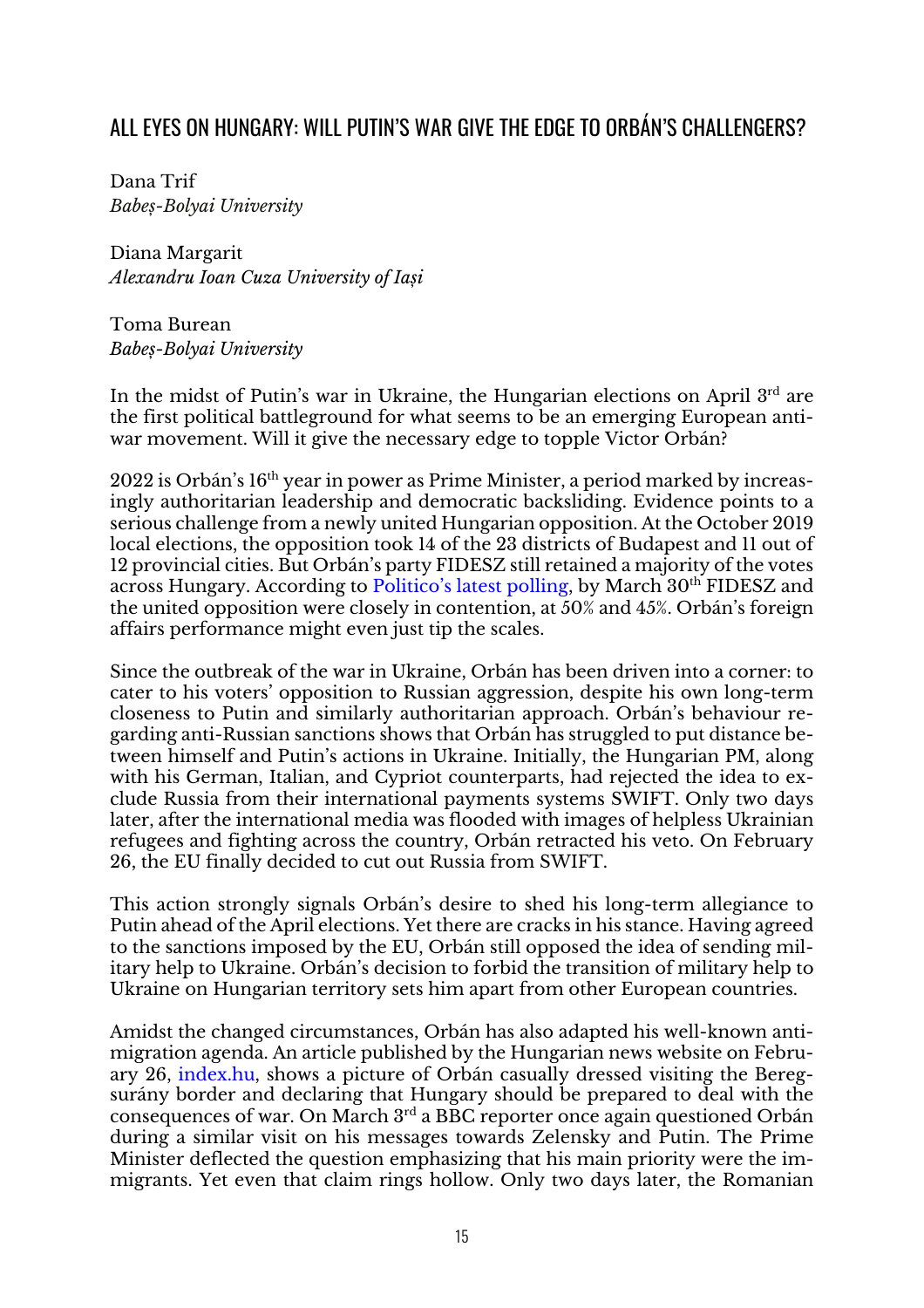media reported that Hungarian authorities had blocked buses transporting Ukrainian refugees fleeing to the West because the latter lacked biometric passports.

Orbán is aware that the backlash against Putin's war does not automatically translate into pro-democratic, progressive politics. He may still try to brandish his conservative connections with an invitation to Donald Trump to visit Hungary, a plan on the table at the beginning of February.

In the opposition camp, the United for Hungary alliance released its national list of candidates for the parliamentary elections on 25 February. Márki-Zay Péter, the mayor of Hódmezővásárhely, was selected as its candidate for the position of Prime Minister. Despite the ideological diversity of the alliance – including amongst others both the radical right Jobbik and green liberals – its electoral strategy seems to have been so far effective. As never before in Hungary's democratic post-1989 history, the opposition has managed to show a united front. It has also used the current events in Ukraine to its advantage, by consistently emphasizing Orbán's ties to Russia. The war offers a golden opportunity to condemn Orbán as the leader who would remove Hungary from its democratic path once and for all, and endanger the long-term security of Europe.

With this opposition alliance, the Hungarian election also showcases the rise of a new type of politics, one in which so-called 'movement parties' are spearheading the political fight. Unlikely ideological bedfellows as they may be, Jobbik and Momentum have both drawn their strength from grass roots organizations and social movements. They share the same *modus operandi*, if not similar political views.

The stakes of the April 3<sup>rd</sup> election are high, and the outcomes are uncertain. High profile voices already hint at potential irregularities. Writing for the economic weekly Hvg.hu, István Elek warned that this year's elections would be neither free nor fair. Elek is one of Orbán's former advisers and co-founder together with Márki-Zay Péter of Everybody's Hungary Movement (Mindenki Magyarországa Mozgalom, or MMM). His criticism of the authoritarian drift in Hungarian politics is nothing new. Yet coming from a former member of Orbán's circle, it carries extra weight.

Will Putin drag his former ally down? In a twist of fate, Viktor Orbán's long rule and defense of illiberalism might become another victim of Putin's war. But the opposition may also be too diverse for its own good. Even if it were to win a majority in the Hungarian Parliament, its internal coherence may prove an even bigger challenge than that of electoral victory. Writing at this hour and under such quickly evolving circumstances, one can only conclude that, as banal as it may sound, the future remains more than ever uncertain.

**Dana Trif** is an international relations scholar working at the interface between politics, law, and ideology. Her PhD in Political Science was awarded by the Freie Universität Berlin and was distinguished with the 2015 Stiftung Überlebensrecht Prize.

**Diana Margarit** is Associate Professor at the Alexandru Ioan Cuza University of Iași, Department of Political Science, International Relations and European Studies and,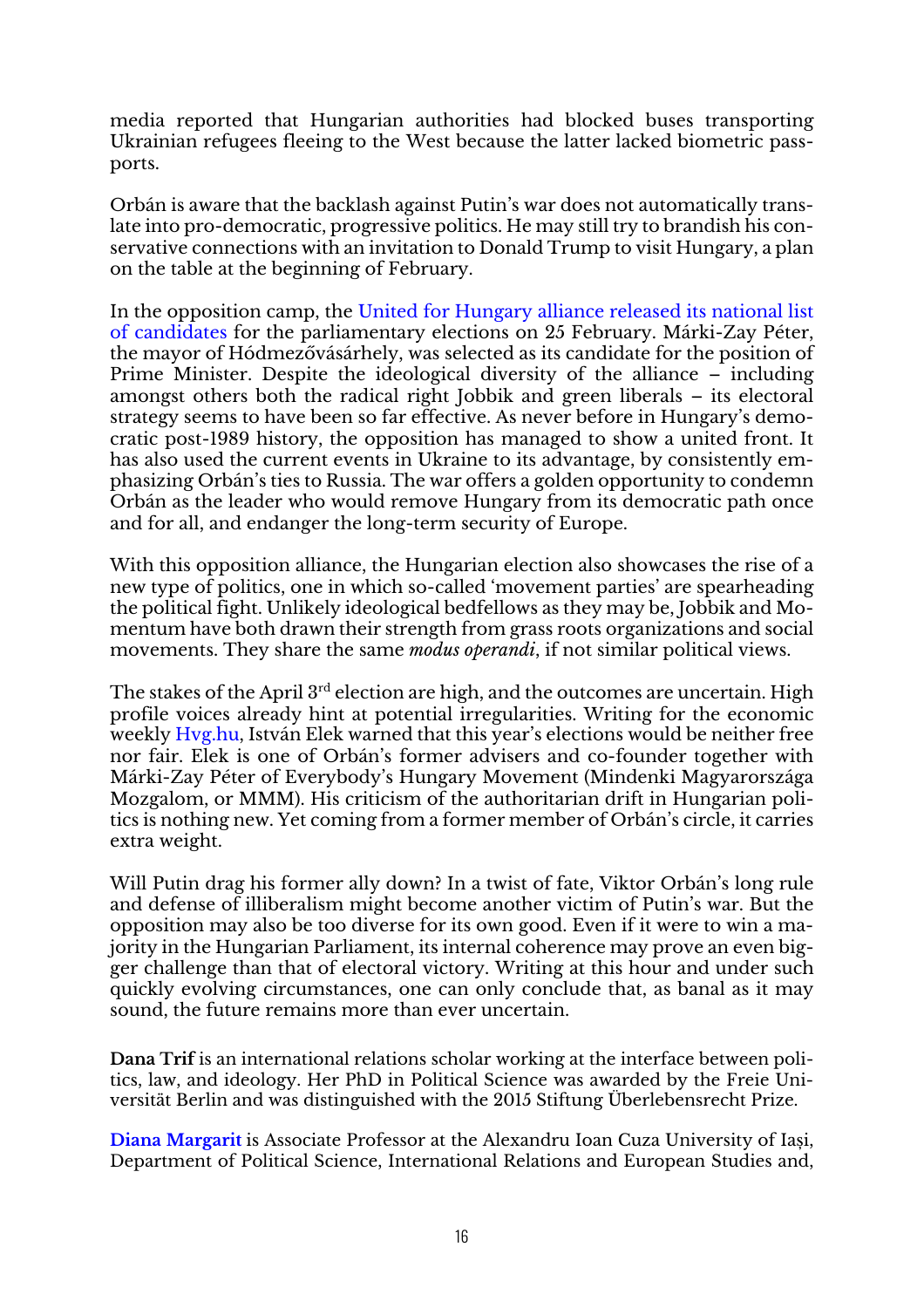currently, postdoctoral researcher at Babeș-Bolyai University, Romania. Her research covers social movements, protests and civic activism in Romania.

**Toma Burean** is Lecturer at Babeș-Bolyai University, College of Political Science, Public Administration and Communication, Political Science Department, Cluj-Napoca, Romania. Toma is the Principal Investigator of the **ProDem** Romanian research unit and coordinates the work package focused on the discursive strategies through which previously disaffected citizens are mobilised and (re)included into institutional politics.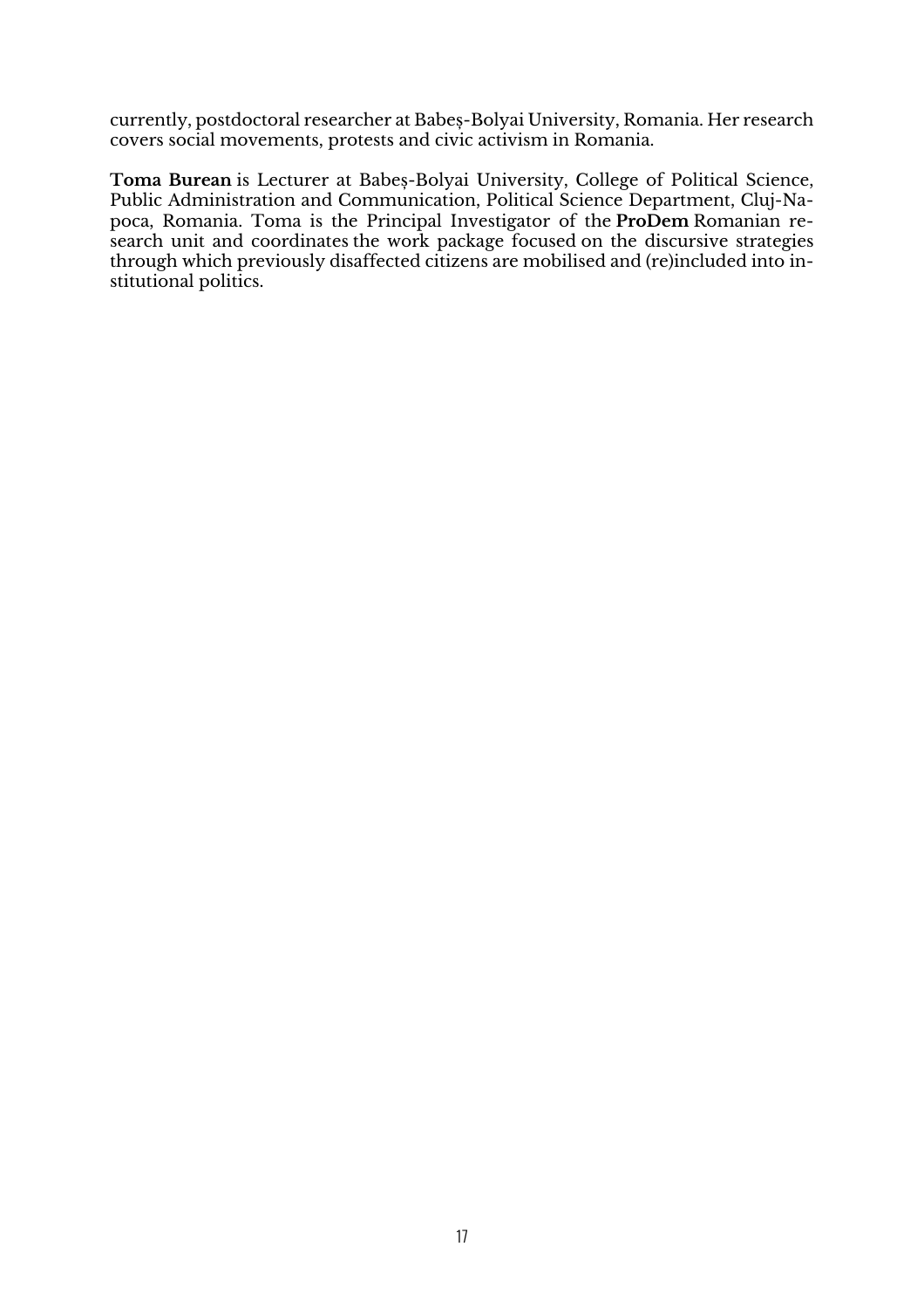## **PUBLICATIONS ALERT**

Our publication alert is based on a semi-automated search and can never be complete. Therefore, please tell us about any **recent** publications of interest to Standing Group members so that we may include them in our newsletter.

- Abrassart, A. & Wolter, S. C. Rejecting education as the basis of the social prestige of occupations: the role of polarized political ideologies and parties in Switzerland. *Acta Politica*.
- Anderl, F. False friends: Leftist nationalism and the project of transnational solidarity. *Journal of International Political Theory*.
- Angelucci, D. & Vittori, D. Are All Populist Voters the Same? Institutional Distrust and the Five Star Movement in Italy. *South European Society and Politics*.
- Aydemir, N. Framing Syrian refugees in Turkish politics: a qualitative analysis on party group speeches. *Territory Politics Governance*.
- Bajar, J. T. F. (2022) Gravitating political capital on the geo-social divide: Duterte's populisms, electoral craft, and the "Imagined Spatiality". *Asian Politics & Policy,* 14**,** 43-66.
- Barcelo, J. & Labzina, E. Islamic State's Terrorist Attacks Disengage Their Supporters: Robust Evidence from Twitter. *British Journal of Political Science*.
- Barker, D. C., Detamble, R. & Marietta, M. (2022) Intellectualism, Anti-Intellectualism, and Epistemic Hubris in Red and Blue America. *American Political Science Review,* 116**,** 38-53.
- Batory, A. More Power, Less Support: The Fidesz Government and the Coronavirus Pandemic in Hungary. *Government and Opposition*.
- Bein, S. How Is Collective Identity Possible in Democracies? Political Integration and the Leitkultur Debate in Germany. *Politische Vierteljahresschrift*.
- Bene, M., Ceron, A., Fenoll, V., Hassler, J., Kruschinski, S., Larsson, A. O., Magin, M., Schlosser, K. & Wurst, A. K. Keep Them Engaged! Investigating the Effects of Self-centered Social Media Communication Style on User Engagement in 12 European Countries. *Political Communication*.
- Bergem, I. M. Leaving the Discursive Definition of Populist Social Movements: The Case of the Yellow Vest Movement. *Political Studies*.
- Bleich, E., Carpenter, J. & Van der Veen, A. M. Assessing the Effect of Media Tone on Attitudes Toward Muslims: Evidence From an Online Experiment. *Politics and Religion*.
- Bohmelt, T., Ezrow, L. & Lehrer, R. Populism and intra-party democracy. *European Journal of Political Research*.
- Bonansinga, D. 'A threat to us': The interplay of insecurity and enmity narratives in left-wing populism. *British Journal of Politics & International Relations*.
- Brunarska, Z. & Soral, W. Does Origin Matter? Ethnic Group Position and Attitudes Toward Immigrants: The Case of Russia. *Nationalities Papers-the Journal of Nationalism and Ethnicity*.
- Carlsson, N. Majority nation-building through language requirements: Minority perspectives from EU27. *Nations and Nationalism*.
- Chalaye, P. The discursive sources of environmental progress and its limits: biodiversity politics in France. *Environmental Politics*.
- da Silva, F. C., Manucci, L. & Larraz, D. V. Populism and nationalism revisited: A comparative study of the Spanish and Portuguese New Left. *Nations and Nationalism*.
- Dai, Y. Y. & Kustov, A. When Do Politicians Use Populist Rhetoric? Populism as a Campaign Gamble. *Political Communication*.
- De Lint, W. & Praino, R. Does Martialization Contribute to Australia's Right-Wing Extremism? Implications of an Analysis of the General Social Survey. *Studies in Conflict & Terrorism*.
- de Mosteyrin, L. F. & Martini, A. Meaning and context in analysing extremism: the banalisation of the far-right in Spanish public controversies. *Critical Studies on Terrorism*.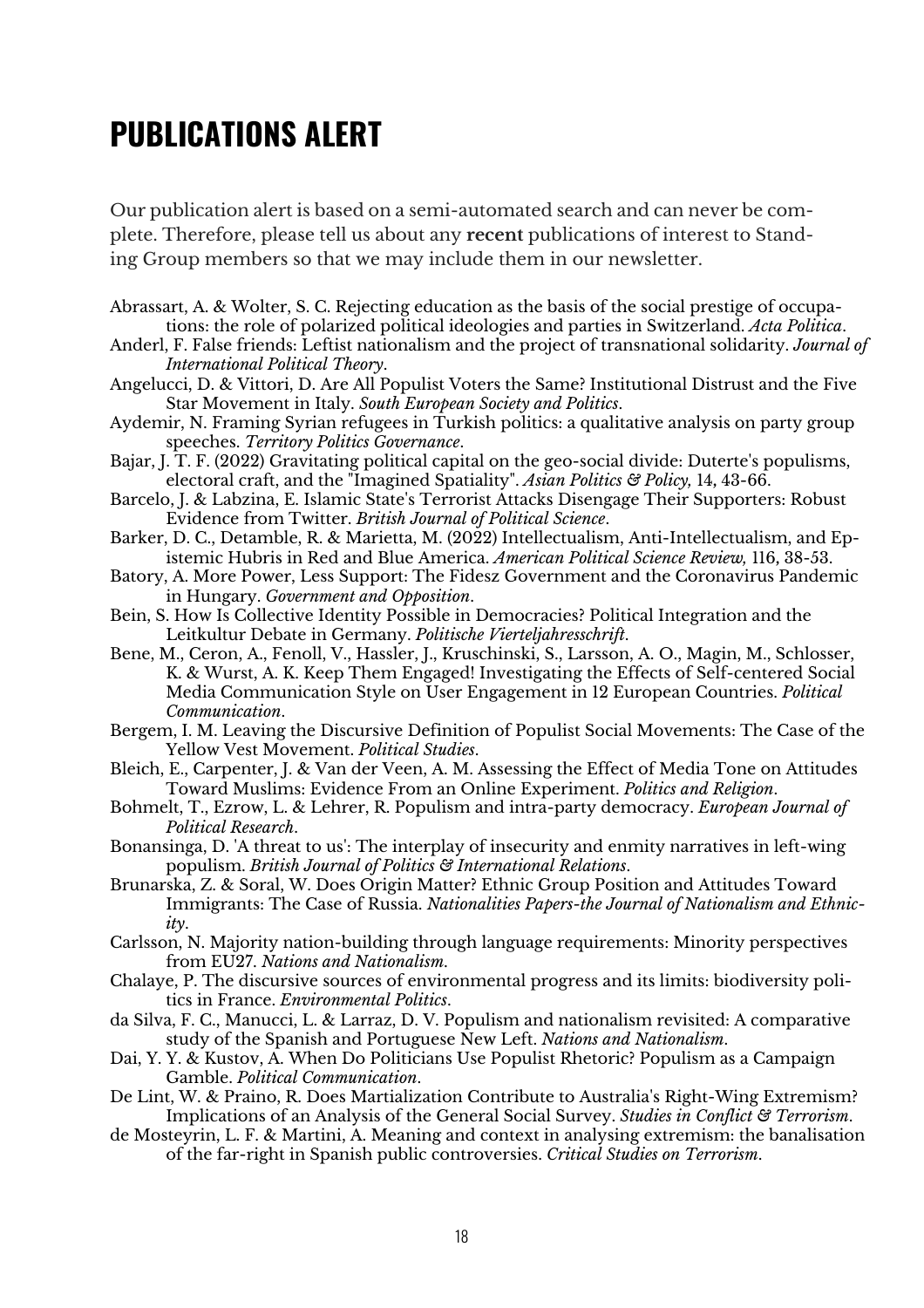- Divald, S. Autonomy a la carte: The creative claiming tactics of the Hungarian minority in Romania. *Regional and Federal Studies*.
- Dixit, P. & Miller, K. Erasing historical violence from the study of violent extremism: Memorialization of white supremacy at Stone Mountain, United States. *Critical Studies on Terrorism*.
- Dobbs, R. & Nicholson, S. P. Inverting the Lens: White Privilege Denial in Evaluations of Politicians and Policy. *Perspectives on Politics*.
- Downing, J., Gerwens, S. & Dron, R. Tweeting terrorism: Vernacular conceptions of Muslims and terror in the wake of the Manchester Bombing on Twitter. *Critical Studies on Terrorism*.
- Etzerodt, S. F. & Kongshoj, K. The implosion of radical right populism and the path forward for social democracy: Evidence from the 2019 Danish national election. *Scandinavian Political Studies*.
- Evans, G., Stubager, R. & Langsaether, P. E. The conditional politics of class identity: class origins, identity and political attitudes in comparative perspective. *West European Politics*.
- Fahs, B. & Swank, E. Friends or Foes? US Women's Perceptions of Racial Justice and the Black Lives Matter Protests during the COVID-19 Pandemic. *Journal of Women Politics & Policy*.
- Feinberg, A., Branton, R. & Martinez-Ebers, V. The Trump Effect: How 2016 Campaign Rallies Explain Spikes in Hate. *Ps-Political Science & Politics*.
- Fernandez-Vazquez, P., Lavezzolo, S. & Ramiro, L. The technocratic side of populist attitudes: evidence from the Spanish case. *West European Politics*.
- Filindra, A., Kaplan, N. J. & Buyuker, B. E. Beyond Performance: Racial Prejudice and Whites' Mistrust of Government. *Political Behavior*.
- Fiorino, D. J. Climate change and right-wing populism in the United States. *Environmental Politics*.
- Foster, R. D. & Kirke, X. 'Straighten Up and Fly Right': Radical right attempts to appeal to the British LGBTQ plus community. *British Journal of Politics & International Relations*.
- Garcia-Espin, P. Weak agency and preferences for participatory democracy: discourses of Spanish people in positions of socioeconomic disadvantage. *Democratization*.
- Geese, L. Does Descriptive Representation Narrow the Immigrant Gap in Turnout? A Comparative Study across 11 Western European Democracies. *Political Studies*.
- Gentry, C. E. Misogynistic terrorism: it has always been here. *Critical Studies on Terrorism*.
- Gherghina, S. & Tap, P. Conservatism, social isolation and political context: Why East Europeans would leave the EU in Exit referendums. *International Political Science Review*.
- Giannetti, D., Pedrazzani, A. & Pinto, L. (2022) Faraway, so close: a spatial account of the Conte I government formation in Italy, 2018. *Italian Political Science Review-Rivista Italiana Di Scienza Politica,* 52**,** 83-100.
- Godefroidt, A. How Terrorism Does (and Does Not) Affect Citizens' Political Attitudes: A Meta-Analysis. *American Journal of Political Science*.
- Grinberg, N. From Populism to Neoliberalism: The Political Economy of Latin American Import-Substitution Industrialization: Argentina, Brazil, Mexico and Colombia in Comparative Perspective. *Latin American Perspectives*.
- Guedes-Neto, J. V. The Effects of Political Attitudes on Affective Polarization: Survey Evidence from 165 Elections. *Political Studies Review*.
- Hansen, C. N. & Dinesen, P. T. Terrorism activates ethnocentrism to explain greater willingness to sacrifice civil liberties: evidence from Germany. *Political Science Research and Methods*.
- Heinze, A. S. Between establishment and mainstreaming: on the state of research on populism and right-wing radicalism. *Zeitschrift Fur Vergleichende Politikwissenschaft*.
- Heinze, A. S. & Weisskircher, M. How Political Parties Respond to Pariah Street Protest: The Case of Anti-Corona Mobilisation in Germany. *German Politics*.
- Hisarlioglu, F., Yanik, L. K., Korkut, U. & Civelekoglu, I. (2022) Contesting the "Corrupt Elites," Creating the "Pure People," and Renegotiating the Hierarchies of the International Order? Populism and Foreign Policy-Making in Turkey and Hungary. *International Studies Review,* 24.
- Ho, J. C. T. Understanding Hong Kong nationalism: A topic network approach. *Nations and Nationalism*.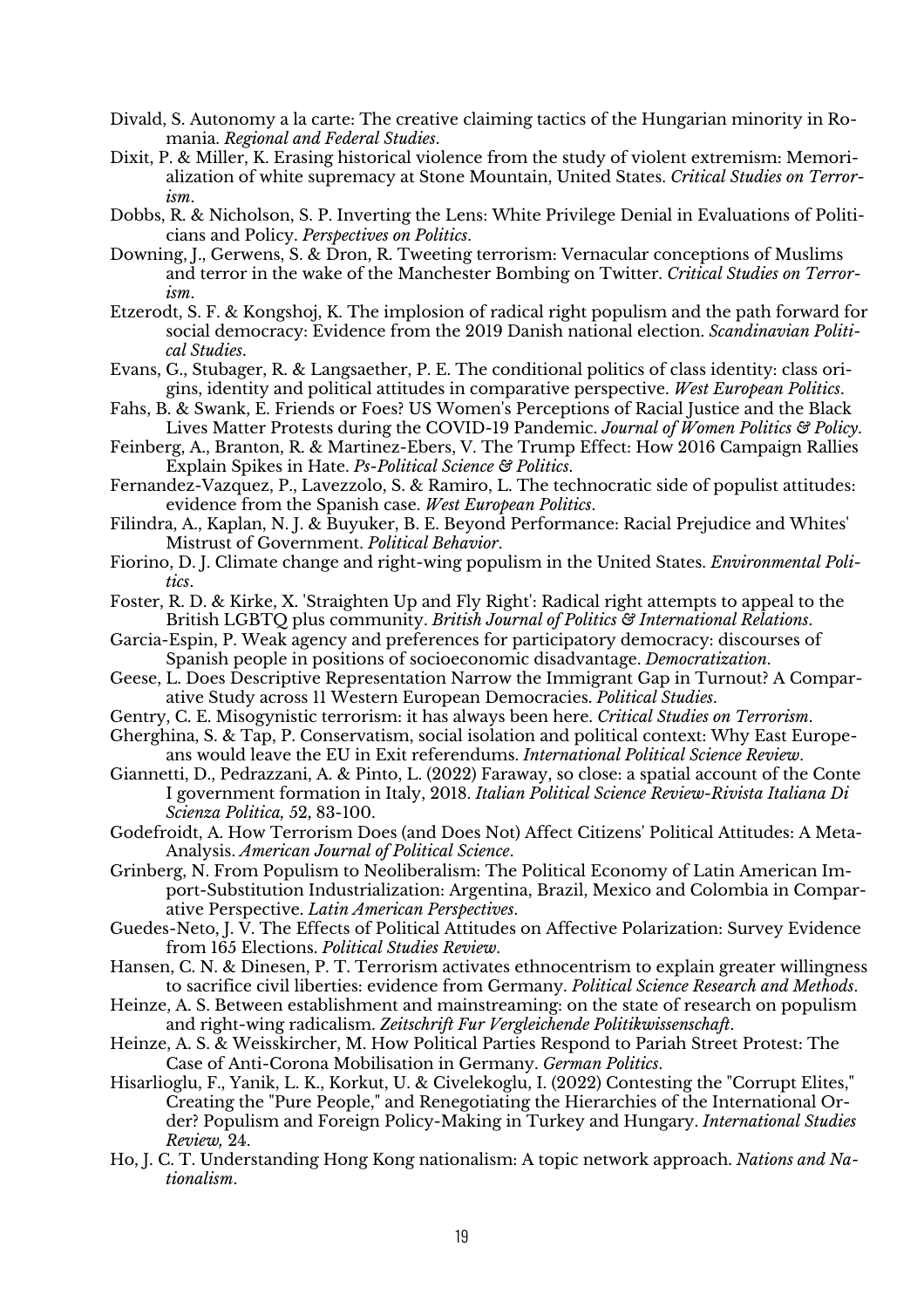- Holman, M. R., Merolla, J. L. & Zechmeister, E. J. (2022) The Curious Case of Theresa May and the Public That Did Not Rally: Gendered Reactions to Terrorist Attacks Can Cause Slumps Not Bumps. *American Political Science Review,* 116**,** 249-264.
- Howarth, D. & Roussos, K. Radical democracy, the commons and everyday struggles during the Greek crisis. *British Journal of Politics & International Relations*.
- Jankowski, M., Schneider, S. H. & Tepe, M. How stable are 'left' and 'right'? A morphological analysis using open-ended survey responses of parliamentary candidates. *Party Politics*.
- Jarviniemi, J. Populist communication among usual and unusual suspects: A longitudinal analysis of the communication of Finnish party leaders during parliamentary elections (2007- 2019). *Scandinavian Political Studies*.
- Jarvis, L. Critical terrorism studies and the far-right: beyond problems and solutions? *Critical Studies on Terrorism*.
- Johnston, S. A. T. & Sprong, S. Seeking an adversary: The radical right and the saliency of proimmigration positions in green party speeches. *Party Politics*.
- Kayran, E. N. & Nadler, A. L. Non-citizen voting rights and political participation of citizens: evidence from Switzerland. *European Political Science Review*.
- Kinnvall, C. & Svensson, T. Exploring the populist 'mind': Anxiety, fantasy, and everyday populism. *British Journal of Politics & International Relations*.
- Krakowski, K., Morales, J. S. & Sandu, D. Violence Against Politicians, Negative Campaigning, and Public Opinion: Evidence From Poland. *Comparative Political Studies*.
- Lamour, C. Representing the radical right of the Grande Nation in the Grand Duchy: the viral 'fortress Europe', the contagious 'borderless Europe' and the non-communicable 'crossborder regional Europe'. *Journal of Contemporary European Studies*.
- Laruelle, M. Illiberalism: a conceptual introduction. *East European Politics*.
- Laumond, B. Addressing the paradox of tolerance in liberal democracies: why do France and Germany respond differently to right-wing radicalism? *Journal of Contemporary European Studies*.
- Leach, B. R. (2022) At the Borders of the Body Politic: Fetal Citizens, Pregnant Migrants, and Reproductive Injustices in Immigration Detention. *American Political Science Review,* 116**,** 116-130.
- Leipold, A. Neoliberal Nationalism. Immigration and the Rise of the Populist Right. *Politische Vierteljahresschrift*.
- Leonisio, R. Support for terrorism among voters for political wings of terrorist groups: evidence from the Basque Country. *Behavioral Sciences of Terrorism and Political Aggression*.
- Long, S. White identity, Donald Trump, and the mobilization of extremism. *Politics Groups and Identities*.
- Lourenço, Pedro (2021). 'Studying European Radical Left Parties since the Fall of the Berlin Wall (1990–2019): A Scoping Review', *Swiss Political Science Review*, 27:4.
- Madariaga, A. G. & Riera, P. Territorial Polarisation after Radical Parties' Breakthrough in Spain. *South European Society and Politics*.
- Magued, S. The 'incomplete' failure of political Islam: The Justice and Development Party and the Freedom and Justice Party as case studies. *Politics*.
- Mancosu, M. & Vassallo, S. (2022) The life cycle of conspiracy theories: evidence from a longterm panel survey on conspiracy beliefs in Italy. *Italian Political Science Review-Rivista Italiana Di Scienza Politica,* 52**,** 1-17.
- Marks, G., Attewell, D., Hooghe, L., Rovny, J. & Steenbergen, M. The Social Bases of Political Parties: A New Measure and Survey. *British Journal of Political Science*.
- Martini, S., Guidi, M., Olmastroni, F., Basile, L., Borri, R. & Isernia, P. (2022) Paranoid styles and innumeracy: implications of a conspiracy mindset on Europeans' misperceptions about immigrants. *Italian Political Science Review-Rivista Italiana Di Scienza Politica,* 52**,** 66-82.
- Maurer, M., Jost, P., Schaaf, M., Sulflow, M. & Kruschinski, S. How right-wing populists instrumentalize news media: Deliberate provocations, scandalizing media coverage, and public awareness for the Alternative for Germany (AfD). *International Journal of Press-Politics*.
- Miklikowska, M., Rekker, R. & Kudrnac, A. A Little More Conversation A Little Less Prejudice: The Role of Classroom Political Discussions for Youth's Attitudes toward Immigrants. *Political Communication*.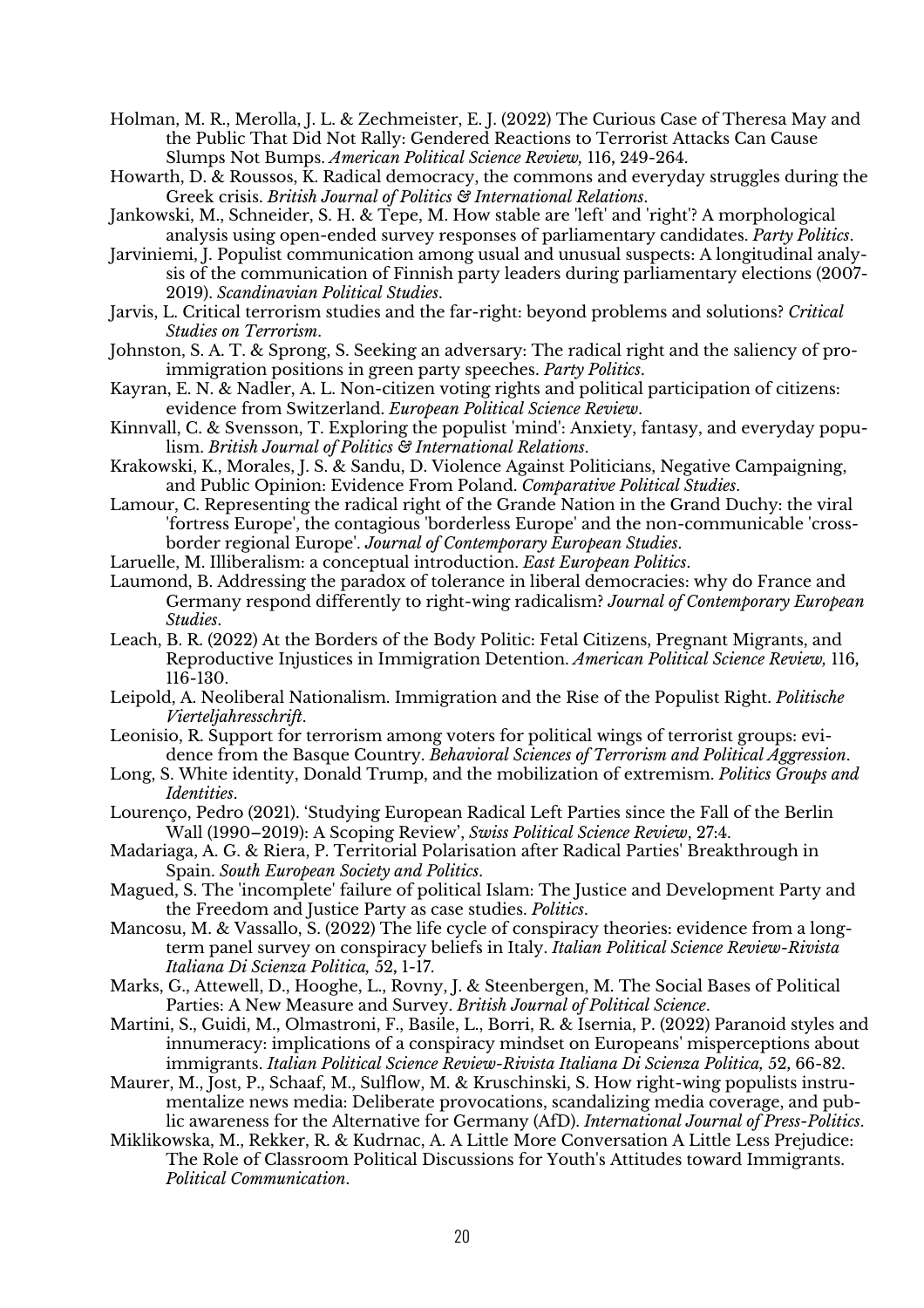- Mulloy, D. J. (2021). *Years of Rage: White Supremacy in the United States from the Klan to the Alt-Right*. Rowman & Littlefield Publishers.
- Nijensohn, M. (2022) Precarity and counter-hegemonic articulation: from the massification of feminisms toward a radical and plural feminism. *International Feminist Journal of Politics,* 24**,** 133-152.
- Nolan, B. & Weisstanner, D. Rising income inequality and the relative decline in subjective social status of the working class. *West European Politics*.
- Okolikj, M. & Hooghe, M. Political congruence between adolescence and their parents: evidence from a quasi-experimental local elections in the city of Ghent (Belgium). *Acta Politica*.
- Oshri, O., Harsgor, L., Itzkovitch-Malka, R. & Tuttnauer, O. Risk Aversion and the Gender Gap in the Vote for Populist Radical Right Parties. *American Journal of Political Science*.
- Ozdemir, U. & Jacob, M. S. Values, Taboos, and Votes: How Basic Human Values Affect Populist Electoral Support. *Swiss Political Science Review*.
- Pogonyi, S. The right of blood: 'ethnically' selective citizenship policies in Europe. *National Identities*.
- Riera-Gil, E. Linguistic rights and duties of immigrants and national identity in Catalonia: Between accommodation and transformation. *Nations and Nationalism*.
- Sato, Y. & Arce, M. Resistance to populism. *Democratization*.
- Scheiring, G. The national-populist mutation of neoliberalism in dependent economies: the case of Viktor Orban's Hungary. *Socio-Economic Review*.
- Schmidt, V. A. (2022) The discursive construction of discontent: varieties of populist anti-system ideas and discursive interactions in Europe. *Journal of European Integration,* 44**,** 165- 182.
- Serani, D. The Covid pandemic enters the ballot box: The impact of conspiracy theories on Italians' voting behaviour during the COVID-19 crisis. *Italian Political Science Review-Rivista Italiana Di Scienza Politica*.
- Sheinin, D. M. K. Identity and nationalism in modern Argentina: defending the true nation. *National Identities*.
- Simonsen, K. B. & Bonikowski, B. Moralizing Immigration: Political Framing, Moral Conviction, and Polarization in the United States and Denmark. *Comparative Political Studies*.
- Skoczylis, J. & Andrews, S. Strain theory, resilience, and far-right extremism: the impact of gender, life experiences and the internet. *Critical Studies on Terrorism*.
- Skorini, H. I. & Dyrberg, T. B. Framing Blasphemy as a crime: the curious similarities between the secular left and the organization of Islamic cooperation. *Journal of Political Ideologies*.
- Snook, D. W., Fodeman, A. D., Horgan, J. G. & Swartout, K. M. Dominant predictors of violent versus non-violent terrorist roles among UPS Muslim converts. *Behavioral Sciences of Terrorism and Political Aggression*.
- Spektor, M., Mignozzetti, U. & Fasolin, G. N. (2022) Nationalist Backlash Against Foreign Climate Shaming. *Global Environmental Politics,* 22**,** 139-158.
- Stevens, D. & Banducci, S. What Are You Afraid of? Authoritarianism, Terrorism, and Threat. *Political Psychology*.
- Thomassen, L. Left Populism in Europe: Lessons from Jeremy Corbyn to Podemos. *Political Studies Review*.
- Thompson, D. M. Do citizens vote against incumbents who permit local immigration? Evidence from the Mariel Boatlift. *Political Science Research and Methods*.
- Toros, H. Better researchers, better people? The dangers of empathetic research on the extreme right. *Critical Studies on Terrorism*.
- Trujillo, K. L. Rural Identity as a Contributing Factor to Anti-Intellectualism in the US. *Political Behavior*.
- Turkoglu, O. & Chadefaux, T. The effect of terrorist attacks on attitudes and its duration. *Political Science Research and Methods*.
- van Haperen, S., Uitermark, J. & Nicholls, W. The Swarm versus the Grassroots: places and networks of supporters and opponents of Black Lives Matter on Twitter. *Social Movement Studies*.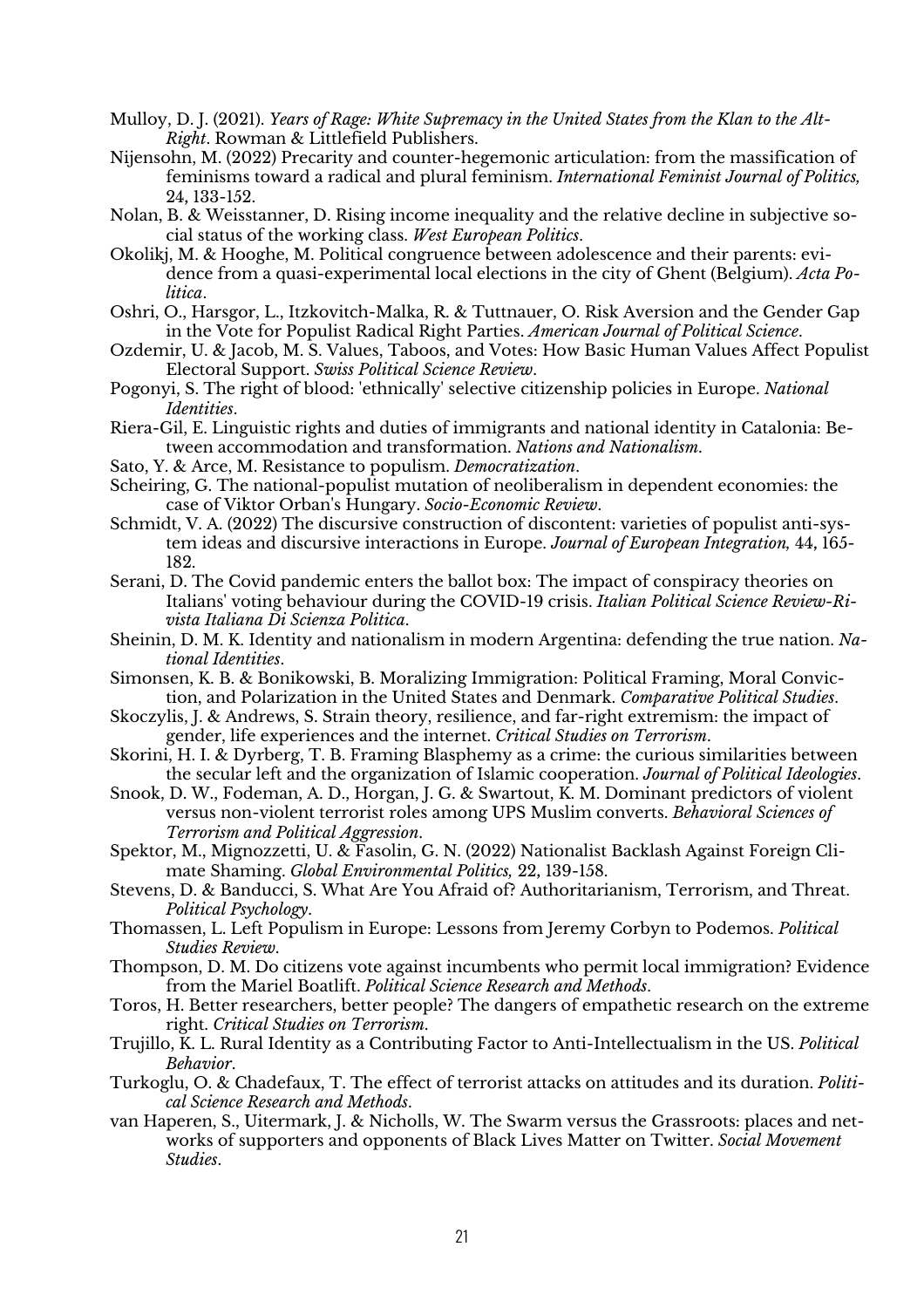- van Kessel, S. & Fagan, A. (2022) Mobilising around Europe: a conceptual framework and introduction to the special section. *Social Movement Studies,* 21**,** 169-179.
- van Prooijen, J. W., Rodrigues, T. C., Bunzel, C., Georgescu, O., Komaromy, D. & Krouwel, A. P. M. Populist Gullibility: Conspiracy Theories, News Credibility, Bullshit Receptivity, and Paranormal Belief. *Political Psychology*.
- Vasconcelos, J. S. Latin American debates: Indianism, development, dependency and populism. *Latin American Perspectives*.
- Vegetti, F. & Littvay, L. (2022) Belief in conspiracy theories and attitudes toward political violence. *Italian Political Science Review-Rivista Italiana Di Scienza Politica,* 52**,** 18-32.
- Volk, S. Populism and Collective Memory: Comparing Fascist Legacies in Western Europe. *European Political Science*.
- Vrakopoulos, C. (2022) Political and ideological normalization: quality of government, mainstream-right ideological positions and extreme-right support. *European Political Science Review,* 14**,** 56-73.
- Wajner, D. F. The populist way out: Why contemporary populist leaders seek transnational legitimation. *British Journal of Politics & International Relations*.
- Widian, R., Satya, P. & Yazid, S. Religion in Indonesia's Elections: An Implementation of a Populist Strategy? *Politics and Religion*.
- Wood, A., Tanteckchi, P. & Keatley, D. A. A Crime Script Analysis of Involuntary Celibate (INCEL) Mass Murderers. *Studies in Conflict & Terrorism*.
- Ziebarth, D. UKIP support in local elections: which factors play a role in determining electoral fortunes? *British Politics*.